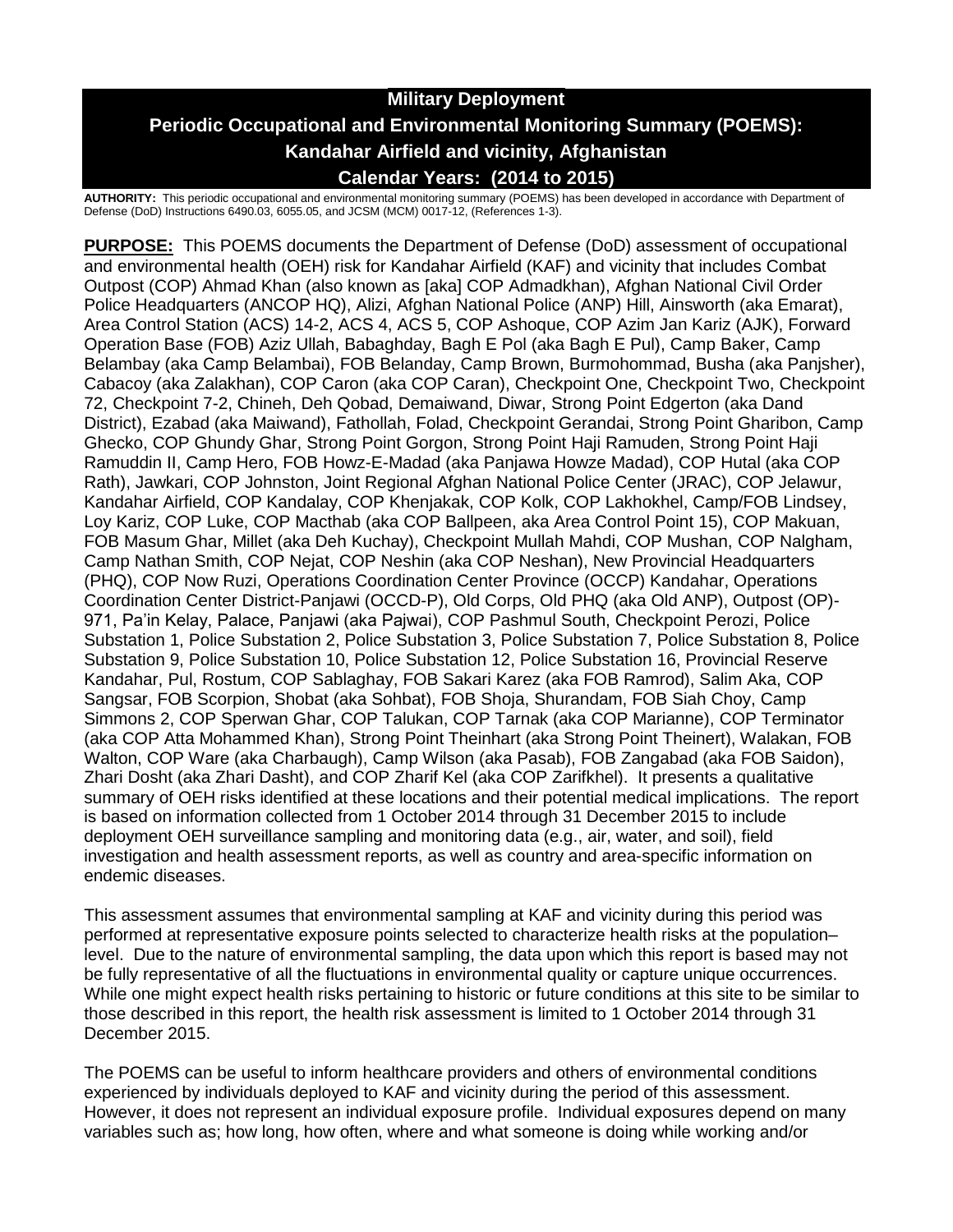spending time outside. Individual outdoor activities and associated routes of exposure are extremely variable and cannot be identified from or during environmental sampling. Individuals who sought medical treatment related to OEH exposures while deployed should have exposure/treatment noted in their medical records on a Standard Form (SF) 600 (Chronological Record of Medical Care).

# **SITE DESCRIPTION:**

KAF is located in Kandahar province at the northern end of the Southwestern Plateau of Afghanistan, near the southern slopes of the Hindu Kush Mountains (the western most range of the Himalayan Chain). The elevation of KAF is about 1,000 meters above sea level. KAF houses the Regional Command-South (RC-S) headquarters and is the largest base in terms of population and land area within RC-S. The locations included in this POEMS are located in RC-S near to Kandahar City.

Samples collected from KAF and Camp Brown were aggregated and risk was assessed collectively because the Camp Brown is a Special Forces compound within the KAF perimeter. Samples collected from FOB Scorpion were not aggregated with samples from other locations. All other locations had no sample data.

**SUMMARY:** Conditions that may pose a Moderate or greater health risk are summarized in Table 1. Table 2 provides population based risk estimates for identified OEH conditions at KAF and vicinity. As indicated in the detailed sections that follow Table 2, controls established to reduce health risk were factored into this assessment. In some cases, e.g., ambient air, specific controls are noted, but not routinely available/feasible.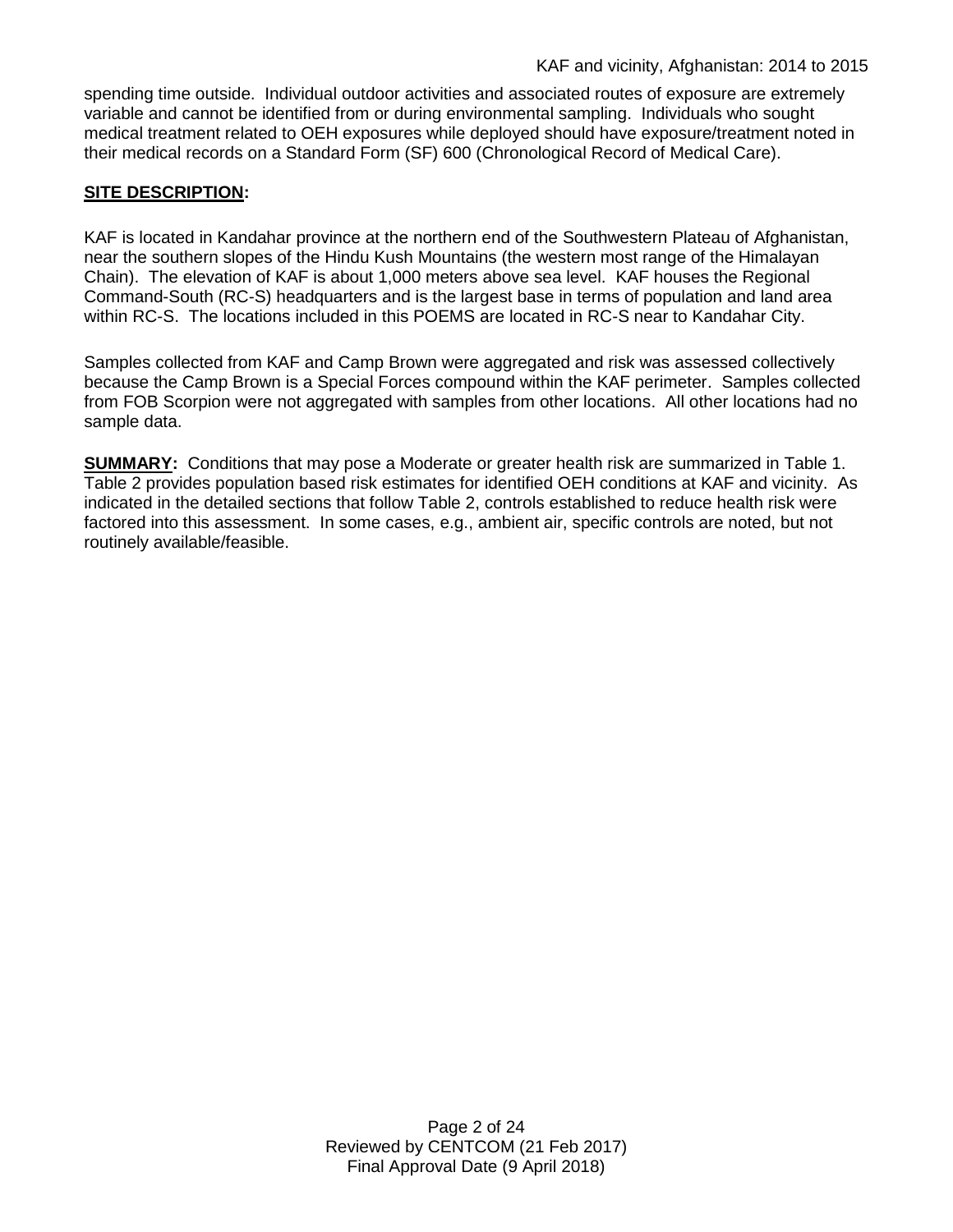# **Table 1: Summary of Occupational and Environmental Conditions with MODERATE or Greater Health Risk**

#### **Short-term health risks & medical implications:**

The following hazards may be associated with potential acute health effects in some personnel during deployment at KAF and vicinity:

Inhalable fine particulate matter less than 2.5 micrometers in diameter ( $PM_{2.5}$ ) from environmental dust and/or burn pits; food/waterborne diseases (e.g., bacterial diarrhea, hepatitis A, typhoid/paratyphoid fever, diarrhea-cholera, diarrheaprotozoal, brucellosis, hepatitis E); other endemic diseases (malaria, cutaneous leishmaniasis (acute), Crimean-Congo hemorrhagic fever, sandfly fever, scrub typhus (mite-borne), leptospirosis, Tuberculosis (TB), rabies, anthrax, Q fever); and heat stress. For food/waterborne diseases (e.g., bacterial diarrhea, hepatitis A, typhoid/paratyphoid fever, diarrhea-cholera, diarrhea-protozoal, brucellosis, hepatitis E), if ingesting local food and water, the health effects can temporarily incapacitate personnel (diarrhea) or result in prolonged illness (hepatitis A, typhoid/paratyphoid fever, brucellosis, hepatitis E). Risks from food/waterborne diseases may have been reduced with preventive medicine controls and mitigation, which includes hepatitis A and typhoid fever vaccinations and only drinking from approved water sources in accordance with standing U.S. Central Command (CENTCOM) policy. For other vector-borne endemic diseases (malaria, cutaneous leishmaniasis (acute), Crimean-Congo hemorrhagic fever, sandfly fever, scrub typhus (mite-borne), these diseases may constitute a significant risk due to exposure to biting vectors; risk reduced to 'Low' by proper wear of the treated uniform, application of repellent to exposed skin, bed net use, and appropriate chemoprophylaxis, as well as minimizing areas of standing water and other vector-breeding areas. For water contact diseases (leptospirosis) activities involving extensive contact with surface water increase risk. For respiratory diseases (TB), personnel in close-quarter conditions could have been at risk for person-to-person spread. Animal contact diseases (rabies, anthrax, Q fever), pose year-round risk. For heat stress, risk can be greater during months of April through October, and greater for susceptible persons including those older than 45, of low fitness level, unacclimatized, or with underlying medical conditions. Risks from heat stress may have been reduced with preventive medicine controls, work-rest cycles, proper hydration and nutrition, and mitigation.

Air quality: For inhalable coarse particulate matter less than 10 micrometers in diameter (PM<sub>10</sub>) from environmental dust and/or burn pits, the  $PM_{10}$  overall short-term risk was not evaluated due to insufficient data. For inhalable fine particulate matter less than 2.5 micrometers in diameter (PM2.5) from environmental dust, the PM2.5 overall short-term risk was 'Low to Moderate.' However, exposures to PM<sub>10</sub> and PM<sub>2.5</sub> may vary, as conditions may vary, and may result in mild to more serious short-term health effects (e.g., eye, nose or throat and lung irritation) in some personnel while at this site, particularly exposures to high levels of dust such as during high winds or dust storms. For PM<sub>10</sub> and PM<sub>2.5</sub>, certain subgroups of the deployed forces (e.g., those with pre-existing asthma/cardio-pulmonary conditions) are at greatest risk of developing notable health effects. All burn pits at locations with populations of more than 100 people were closed by July 2013. For burn pits (where they existed; for example, burn pits used by the local population), exposures may vary, as conditions may have varied. The PM<sub>10</sub> and the PM<sub>2.5</sub> overall short-term risks specifically for burn pits were not evaluated because no environmental samples were collected near burn pits and provided for risk analysis. However, exposure to high levels of PM<sub>10</sub> and to PM<sub>2.5</sub> in burn pit smoke may also result in mild to more serious short-term health effects (e.g., eye, nose or throat and lung irritation) in some personnel and certain subgroups while at this site - see Section 10.7. Although most short-term health effects from exposure to particulate matter and burn pit smoke should have resolved postdeployment, providers should be prepared to consider the relationship between deployment exposures and current complaints. Some individuals may have sought treatment for acute respiratory irritation during their time at Kandahar Airfield and vicinity. Personnel who reported with symptoms or required treatment while at this site should have exposure and treatment noted in medical record (e.g., electronic medical record and/or on a SF 600 (Chronological Record of Medical Care).

# **Long-term health risks & medical implications:**

The following hazards may be associated with potential chronic health effects in some personnel during deployment at KAF and vicinity:

Inhalable fine particulate matter less than 2.5 micrometers in diameter (PM<sub>2.5</sub>) from environmental dust and/or burn pits.

Air quality: For inhalable fine particulate matter less than 2.5 micrometers in diameter (PM $_{2.5}$ ) from environmental dust and/or burn pits, the overall long-term risk was 'Moderate.' Inhalable coarse particulate matter less than 10 micrometers in diameter (PM10) was not evaluated for long-term risk due to no available health guidelines. However, the area is a dusty desert environment, and conditions may have varied. All burn pits at locations with populations of more than 100 people were closed by July 2013. For burn pits (where they existed; for example, burn pits used by the local population), exposures may vary, as conditions may have varied. For burn pits, the long-term risk for  $PM_{2.5}$  was not evaluated due to no sampling data available for analysis. For burn pits, PM<sub>10</sub> was not evaluated for long-term risk due to no available health guidelines. For burn pits, see Section 10.7. For inhalational exposure to high levels of dust, PM<sub>10</sub> and PM<sub>2.5</sub>, such as during high winds or dust storms, and for exposure to burn pit smoke, it is considered possible that some otherwise healthy personnel who were exposed for a long-term period to dust and particulate matter could develop certain health conditions (e.g., reduced lung function, cardiopulmonary disease). Personnel with a history of asthma or cardiopulmonary disease

> Page 3 of 24 Reviewed by CENTCOM (21 Feb 2017) Final Approval Date (9 April 2018)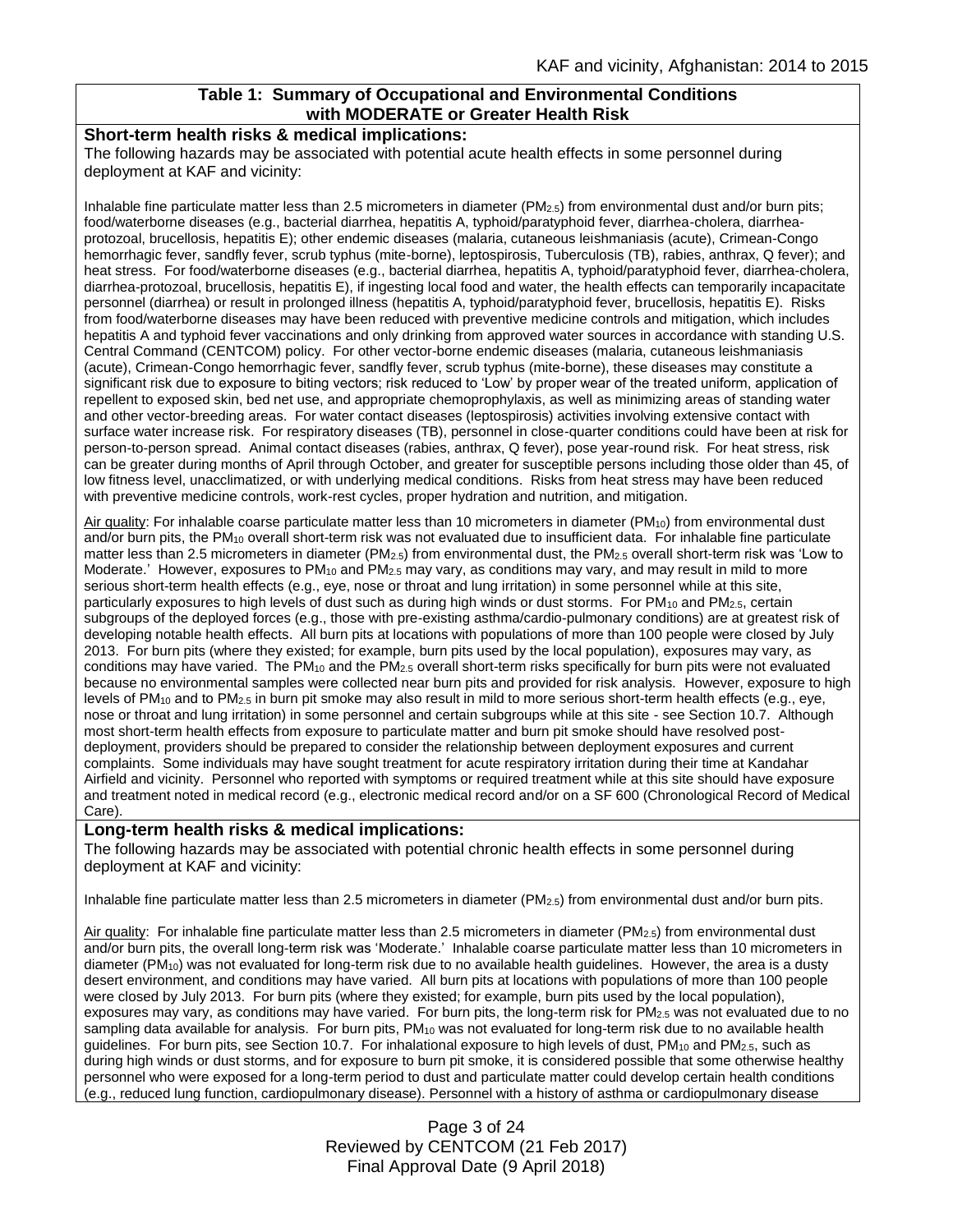could potentially be more likely to develop such chronic health conditions. While the dust and particulate matter exposures and exposures to burn pits are acknowledged, at this time there were no specific recommended, post-deployment medical surveillance evaluations or treatments. Providers should still consider overall individual health status (e.g., any underlying conditions/susceptibilities) and any potential unique individual exposures (such as burn pits/barrels, incinerators, occupational or specific personal dosimeter data) when assessing individual concerns. Certain individuals may need to be followed/evaluated for specific occupational exposures/injuries (e.g., annual audiograms as part of the medical surveillance for those enrolled in the Hearing Conservation Program; and personnel covered by Respiratory Protection Program and/or Hazardous Waste/Emergency Responders Medical Surveillance).

> Page 4 of 24 Reviewed by CENTCOM (21 Feb 2017) Final Approval Date (9 April 2018)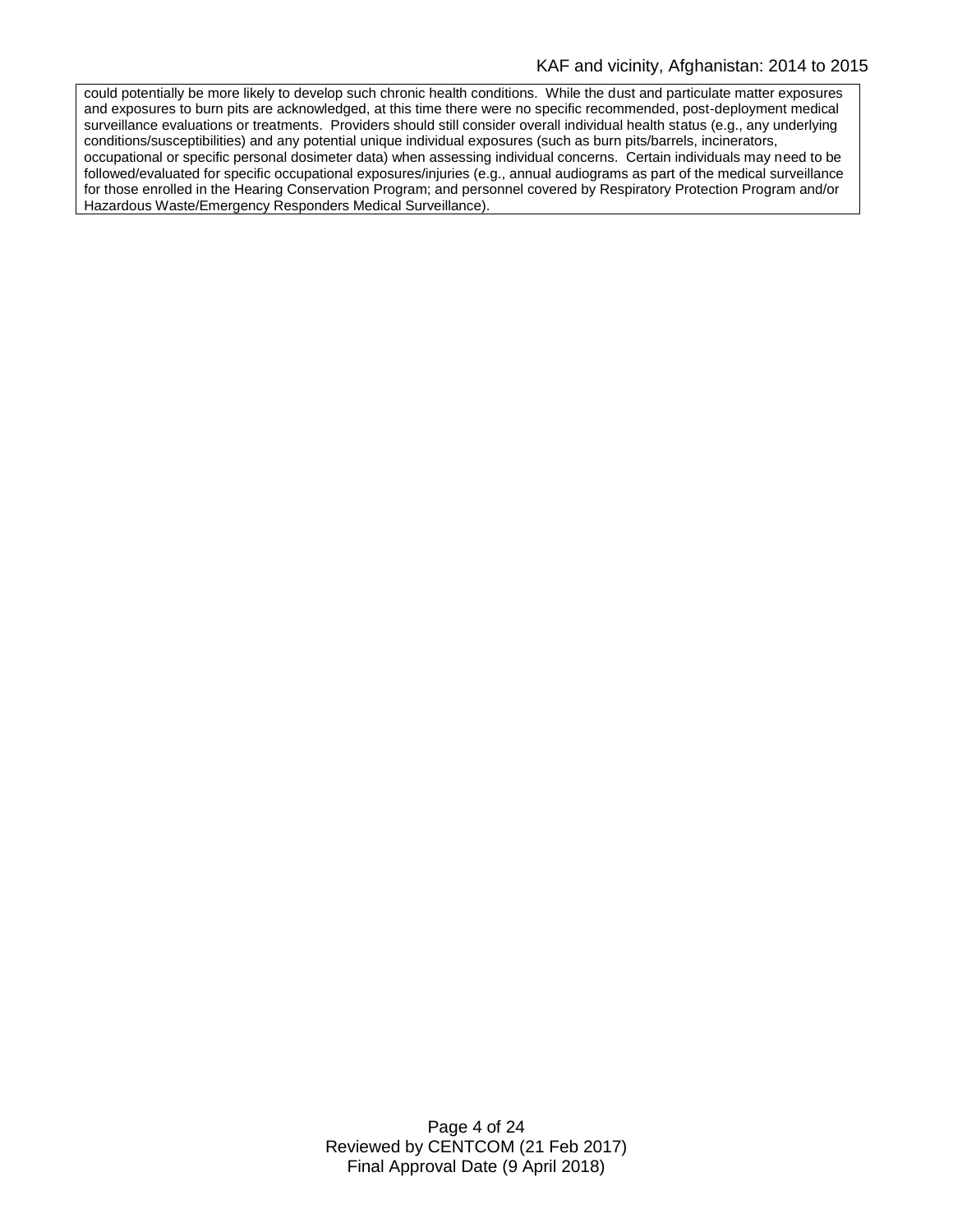| Source of<br><b>Identified Health</b><br>Risk <sup>3</sup>                                | Unmitigated Health Risk Estimate <sup>4</sup>                                                                                                                                                                                                                                                                                                                                                                                                                                                                                                   | <b>Control Measures</b><br><b>Implemented</b>                                                                                                                            | Residual Health Risk Estimate <sup>4</sup>                                                                                                                                                                                                                                                                                                                                                                                                                                                                                                      |
|-------------------------------------------------------------------------------------------|-------------------------------------------------------------------------------------------------------------------------------------------------------------------------------------------------------------------------------------------------------------------------------------------------------------------------------------------------------------------------------------------------------------------------------------------------------------------------------------------------------------------------------------------------|--------------------------------------------------------------------------------------------------------------------------------------------------------------------------|-------------------------------------------------------------------------------------------------------------------------------------------------------------------------------------------------------------------------------------------------------------------------------------------------------------------------------------------------------------------------------------------------------------------------------------------------------------------------------------------------------------------------------------------------|
| <b>AIR</b>                                                                                |                                                                                                                                                                                                                                                                                                                                                                                                                                                                                                                                                 |                                                                                                                                                                          |                                                                                                                                                                                                                                                                                                                                                                                                                                                                                                                                                 |
| Particulate<br>matter less than<br>10 micrometers<br>in diameter<br>$(PM_{10})$           | Short-term: Insufficient data available<br>to assess risk. Daily levels vary; acute<br>health effects (e.g., upper respiratory<br>tract irritation) more pronounced during<br>peak days. More serious effects are<br>possible in susceptible persons (e.g.,<br>those with asthma/existing respiratory<br>diseases).                                                                                                                                                                                                                             | Limiting strenuous<br>physical activities when air<br>quality is especially poor;<br>and actions such as<br>closing tent flaps,<br>windows, and doors.                   | Short-term: Insufficient data available<br>to assess risk. Daily levels vary; acute<br>health effects (e.g., upper respiratory<br>tract irritation) more pronounced during<br>peak days. More serious effects are<br>possible in susceptible persons (e.g.,<br>those with asthma/existing respiratory<br>diseases)                                                                                                                                                                                                                              |
|                                                                                           | Long-term: No health guidelines                                                                                                                                                                                                                                                                                                                                                                                                                                                                                                                 |                                                                                                                                                                          | Long-term: No health guidelines                                                                                                                                                                                                                                                                                                                                                                                                                                                                                                                 |
| Particulate<br>matter less than<br>2.5 micrometers<br>in diameter<br>(PM <sub>2.5</sub> ) | Short-term: Low to Low to<br><b>Moderate.</b> A majority of the time<br>mild acute (short term) health effects<br>are anticipated; certain peak levels<br>may produce notable eye, nose, or<br>throat irritation in some personnel and<br>pre-existing health conditions (e.g.,<br>asthma, or cardiopulmonary diseases)<br>may be exacerbated.<br>Long-term: Moderate. A percentage of<br>personnel may be at increased risk for<br>developing chronic conditions,<br>particularly those more susceptible to<br>acute effects (e.g., those with | Limiting strenuous<br>physical activities when air<br>quality is especially poor;<br>and actions such as<br>closing tent flaps,<br>windows, and doors.                   | Short-term: Low to Low to<br><b>Moderate.</b> A majority of the time<br>mild acute (short term) health effects<br>are anticipated; certain peak levels<br>may produce notable eye, nose, or<br>throat irritation in some personnel and<br>pre-existing health conditions (e.g.,<br>asthma, or cardiopulmonary diseases)<br>may be exacerbated.<br>Long-term: Moderate. A percentage of<br>personnel may be at increased risk for<br>developing chronic conditions,<br>particularly those more susceptible to<br>acute effects (e.g., those with |
| <b>ENDEMIC</b>                                                                            | asthma/preexisting respiratory<br>diseases).                                                                                                                                                                                                                                                                                                                                                                                                                                                                                                    |                                                                                                                                                                          | asthma/preexisting respiratory<br>diseases).                                                                                                                                                                                                                                                                                                                                                                                                                                                                                                    |
| <b>DISEASE</b>                                                                            |                                                                                                                                                                                                                                                                                                                                                                                                                                                                                                                                                 |                                                                                                                                                                          |                                                                                                                                                                                                                                                                                                                                                                                                                                                                                                                                                 |
| Food<br>borne/Waterborne<br>(e.g., diarrhea-<br>bacteriological)                          | Short-term: Variable; High (bacterial<br>diarrhea, hepatitis A, typhoid fever) to<br>Moderate (diarrhea-cholera, diarrhea-<br>protozoal, brucellosis, hepatitis E) to<br>Low (polio) if ingesting local<br>food/water, the health effects can<br>temporarily incapacitate personnel<br>(diarrhea) or result in prolonged illness<br>(hepatitis A, Typhoid fever, hepatitis E,<br>brucellosis).                                                                                                                                                  | Preventive measures<br>include Hepatitis A and<br>Typhoid fever vaccination<br>and consumption of food<br>and water only from<br>approved sources.                       | Short-term: Low to none                                                                                                                                                                                                                                                                                                                                                                                                                                                                                                                         |
|                                                                                           | Long-term: none identified                                                                                                                                                                                                                                                                                                                                                                                                                                                                                                                      |                                                                                                                                                                          | Long-term: No data available                                                                                                                                                                                                                                                                                                                                                                                                                                                                                                                    |
| Arthropod Vector<br>Borne                                                                 | Short-term: Variable; High for malaria,<br>Moderate for leishmaniasis -<br>cutaneous (acute), Crimean-Congo<br>hemorrhagic fever, sandfly fever,<br>typhus-miteborne; and Low for, the<br>plague and West Nile fever.                                                                                                                                                                                                                                                                                                                           | Preventive measures<br>include proper wear of<br>treated uniform,<br>application of repellent to<br>exposed skin, bed net<br>use, minimizing areas of<br>standing water. | Short-term: Low                                                                                                                                                                                                                                                                                                                                                                                                                                                                                                                                 |
|                                                                                           | Long-term: Low for leishmaniasis-<br>visceral infection.                                                                                                                                                                                                                                                                                                                                                                                                                                                                                        |                                                                                                                                                                          | Long-term: No data available                                                                                                                                                                                                                                                                                                                                                                                                                                                                                                                    |
| Water-Contact<br>(e.g., wading,<br>swimming)                                              | Short-term: Moderate for leptospirosis                                                                                                                                                                                                                                                                                                                                                                                                                                                                                                          | Recreational swimming in<br>surface waters not likely in<br>this area of Afghanistan<br>during this time period.                                                         | Short-term: Low for leptospirosis.                                                                                                                                                                                                                                                                                                                                                                                                                                                                                                              |
|                                                                                           | Long-term: No data available                                                                                                                                                                                                                                                                                                                                                                                                                                                                                                                    |                                                                                                                                                                          | Long-term: No data available                                                                                                                                                                                                                                                                                                                                                                                                                                                                                                                    |
| Respiratory                                                                               | Short-term: Variable; Moderate for TB<br>to Low for meningococcal meningitis.                                                                                                                                                                                                                                                                                                                                                                                                                                                                   | Providing adequate living<br>and work space; medical<br>screening; vaccination.                                                                                          | Short-term: Low                                                                                                                                                                                                                                                                                                                                                                                                                                                                                                                                 |
|                                                                                           | Long-term: No data available                                                                                                                                                                                                                                                                                                                                                                                                                                                                                                                    |                                                                                                                                                                          | Long-term: No data available                                                                                                                                                                                                                                                                                                                                                                                                                                                                                                                    |

# **Table 2. Population-Based Health Risk Estimates - KAF and vicinity1, 2**

Page 5 of 24 Reviewed by CENTCOM (21 Feb 2017) Final Approval Date (9 April 2018)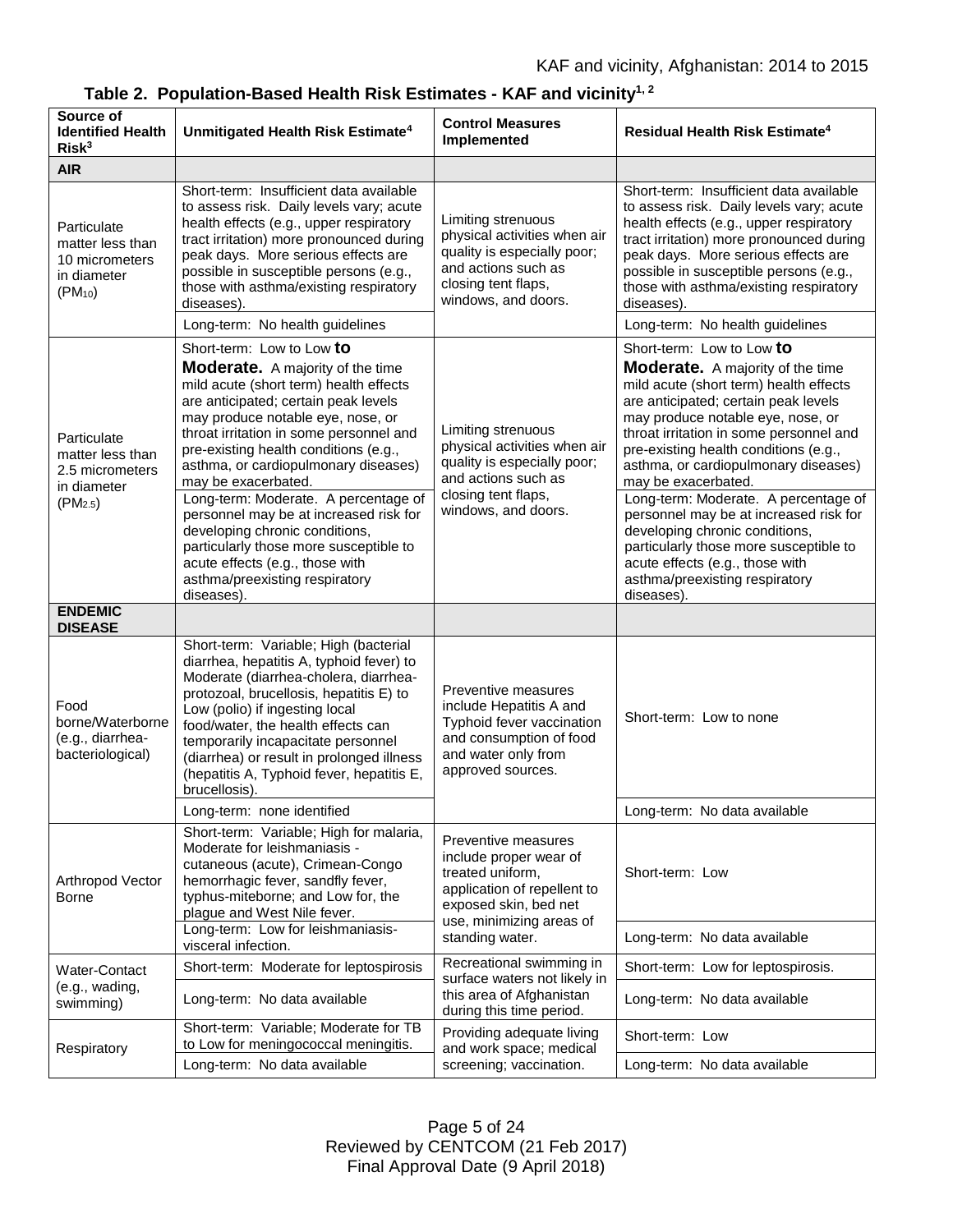| Source of<br><b>Identified Health</b><br>Risk <sup>3</sup> | Unmitigated Health Risk Estimate <sup>4</sup>                                                                                                                                                                                                                                                                                                                                                                                  | <b>Control Measures</b><br>Implemented                                                                                                                                                                                                                                                                                         | <b>Residual Health Risk Estimate<sup>4</sup></b>                                                                                                                                                                                                                                                                                                                                                                                                         |
|------------------------------------------------------------|--------------------------------------------------------------------------------------------------------------------------------------------------------------------------------------------------------------------------------------------------------------------------------------------------------------------------------------------------------------------------------------------------------------------------------|--------------------------------------------------------------------------------------------------------------------------------------------------------------------------------------------------------------------------------------------------------------------------------------------------------------------------------|----------------------------------------------------------------------------------------------------------------------------------------------------------------------------------------------------------------------------------------------------------------------------------------------------------------------------------------------------------------------------------------------------------------------------------------------------------|
| <b>Animal Contact</b>                                      | Short-term: Variable; Moderate for<br>rabies, anthrax, Q-fever to Low for<br>H5N1 avian influenza.                                                                                                                                                                                                                                                                                                                             | Prohibiting contact with,<br>adoption, or feeding of<br>feral animals in                                                                                                                                                                                                                                                       | Short-term: No data available                                                                                                                                                                                                                                                                                                                                                                                                                            |
|                                                            | Long-term: Low (Rabies)                                                                                                                                                                                                                                                                                                                                                                                                        | accordance with<br><b>CENTCOM General Order</b><br>(GO) 1C. Risks are<br>further reduced in the<br>event of assessed contact<br>by prompt post-exposure<br>rabies prophylaxis in<br>accordance with The<br><b>Center for Disease</b><br>Control's (CDC) Advisory<br>Committee on<br><b>Immunization Practices</b><br>guidance. | Long-term: No data available                                                                                                                                                                                                                                                                                                                                                                                                                             |
| <b>VENOMOUS</b><br><b>ANIMAL/</b><br><b>INSECTS</b>        |                                                                                                                                                                                                                                                                                                                                                                                                                                |                                                                                                                                                                                                                                                                                                                                |                                                                                                                                                                                                                                                                                                                                                                                                                                                          |
| Snakes,<br>scorpions, and<br>spiders                       | Short-term: Low; If encountered,<br>effects of venom vary with species<br>from mild localized swelling (e.g.,<br>Hemorrhis ravergieri) to potentially<br>lethal effects (e.g., Latrodectus dahlia).                                                                                                                                                                                                                            | Risk reduced by avoiding<br>contact, proper wear of<br>uniform (especially<br>footwear), and proper and<br>timely treatment.                                                                                                                                                                                                   | Short-term: Low; If encountered,<br>effects of venom vary with species<br>from mild localized swelling (e.g.,<br>Hemorrhis ravergieri) to potentially<br>lethal effects (e.g., Latrodectus dahlia).                                                                                                                                                                                                                                                      |
|                                                            | Long-term: No data available                                                                                                                                                                                                                                                                                                                                                                                                   |                                                                                                                                                                                                                                                                                                                                | Long-term: No data available                                                                                                                                                                                                                                                                                                                                                                                                                             |
| <b>HEAT/COLD</b><br><b>STRESS</b>                          |                                                                                                                                                                                                                                                                                                                                                                                                                                |                                                                                                                                                                                                                                                                                                                                |                                                                                                                                                                                                                                                                                                                                                                                                                                                          |
| Heat                                                       | Short-term: Low to Extremely High;<br>Risk of heat injury is Extremely High<br>for May-September, High in April,<br>Moderate in October, and Low for all<br>other months.<br>Long-term: Low, The long-term risk<br>was Low. However, the risk may be<br>greater to certain susceptible persons-<br>those older (i.e., greater than 45<br>years), in lesser physical shape, or<br>with underlying medical/health<br>conditions. | Work-rest cycles, proper<br>hydration and nutrition,<br>and Wet Bulb Globe<br>Temperature (WBGT)<br>monitoring.                                                                                                                                                                                                                | Short-term: Low; Risk of heat injury in<br>unacclimatized or susceptible<br>personnel is Extremely High for May-<br>September, High in April, Moderate in<br>October, and Low for all other months.<br>Long-term: Low, The long-term risk<br>was Low. However, the risk may be<br>greater to certain susceptible persons-<br>those older (i.e., greater than 45<br>years), in lesser physical shape, or<br>with underlying medical/health<br>conditions. |
|                                                            | Short-term: Low risk of cold<br>stress/injury.                                                                                                                                                                                                                                                                                                                                                                                 | Risks from cold stress<br>reduced with protective                                                                                                                                                                                                                                                                              | Short-term: Low risk of cold<br>stress/injury.                                                                                                                                                                                                                                                                                                                                                                                                           |
| Cold                                                       | Long-term: Low; Long-term health<br>implications from cold injuries are rare<br>but can occur, especially from more<br>serious injuries such as frost bite.                                                                                                                                                                                                                                                                    | measures such as use of<br>the buddy system, limiting<br>exposure during cold<br>weather, proper hydration<br>and nutrition, and proper<br>wear of issued protective<br>clothing.                                                                                                                                              | Long-term: Low; Long-term health<br>implications from cold injuries are rare<br>but can occur, especially from more<br>serious injuries such as frost bite.                                                                                                                                                                                                                                                                                              |
| <b>Unique</b><br>Incidents/                                |                                                                                                                                                                                                                                                                                                                                                                                                                                |                                                                                                                                                                                                                                                                                                                                |                                                                                                                                                                                                                                                                                                                                                                                                                                                          |
| <b>Concerns</b>                                            |                                                                                                                                                                                                                                                                                                                                                                                                                                |                                                                                                                                                                                                                                                                                                                                |                                                                                                                                                                                                                                                                                                                                                                                                                                                          |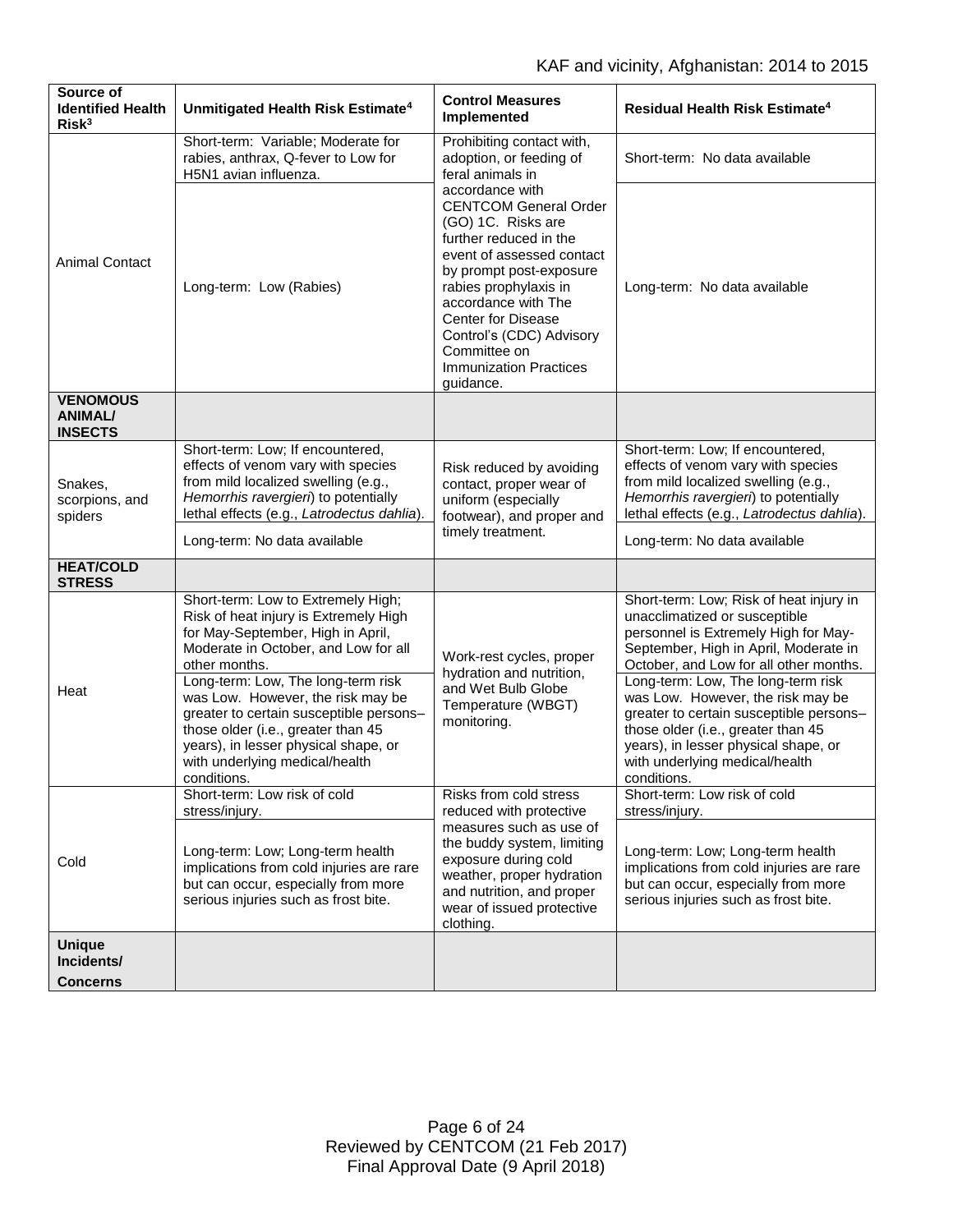| Source of<br><b>Identified Health</b><br>Risk <sup>3</sup> | Unmitigated Health Risk Estimate <sup>4</sup>                                                                                                                                                                                                                                                                                                                                                                                                                                                                                                                                                                                                                                                                                                                                                                                                                                                                                                                                                                                     | <b>Control Measures</b><br>Implemented                                                                                                                                                                                                                                                                                                             | <b>Residual Health Risk Estimate<sup>4</sup></b> |
|------------------------------------------------------------|-----------------------------------------------------------------------------------------------------------------------------------------------------------------------------------------------------------------------------------------------------------------------------------------------------------------------------------------------------------------------------------------------------------------------------------------------------------------------------------------------------------------------------------------------------------------------------------------------------------------------------------------------------------------------------------------------------------------------------------------------------------------------------------------------------------------------------------------------------------------------------------------------------------------------------------------------------------------------------------------------------------------------------------|----------------------------------------------------------------------------------------------------------------------------------------------------------------------------------------------------------------------------------------------------------------------------------------------------------------------------------------------------|--------------------------------------------------|
| <b>Burn Pits</b>                                           | Short-term: No data available. Burn<br>pits and incinerators were not located<br>at KAF and vicinity during the October<br>2014 to December 2015 timeframe;<br>however, where they did exist in the<br>vicinity (for example, burn pits used by<br>the local population), the PM <sub>10</sub> and the<br>PM <sub>2.5</sub> overall short-term risks<br>specifically for burn pits were not<br>evaluated because no environmental<br>samples were collected near burn pits<br>and provided for risk analysis. See<br>Section 10.7. Exposure to burn pit<br>smoke is variable. Exposure to high<br>levels of PM <sub>10</sub> and PM <sub>2.5</sub> from smoke<br>may result in mild to more serious<br>short-term health effects (e.g., eye,<br>nose or throat and lung irritation) in<br>some personnel and certain<br>subgroups.                                                                                                                                                                                                | Control measures may<br>have included locating<br>burn pits downwind of<br>prevailing winds,<br>increased distance from<br>living and working areas<br>when possible, and<br>improved waste<br>segregation and<br>management techniques.<br>All burn pits at locations<br>with populations of more<br>than 100 people were<br>closed by July 2013. | Short-term: No data available.                   |
|                                                            | Long-term: No data available. Burn<br>pits and incinerators were not located<br>at KAF and vicinity during the October<br>2014 to December 2015 timeframe;<br>however, where they did exist in the<br>vicinity (for example, burn pits used by<br>the local population), the PM10 and the<br>PM <sub>2.5</sub> overall long-term risks<br>specifically for burn pits were not<br>evaluated because no environmental<br>samples were collected near burn pits<br>and provided for risk analysis. See<br>Section 10.7. Exposure to burn pit<br>smoke is variable. Exposure to high<br>levels of PM <sub>10</sub> and PM <sub>2.5</sub> in the smoke<br>may be associated with some<br>otherwise healthy personnel, who were<br>exposed for a long-term period,<br>possibly developing certain health<br>conditions (e.g., reduced lung function,<br>cardiopulmonary disease). Personnel<br>with a history of asthma or<br>cardiopulmonary disease could<br>potentially be more likely to develop<br>such chronic health conditions. |                                                                                                                                                                                                                                                                                                                                                    | Long-term: No data available.                    |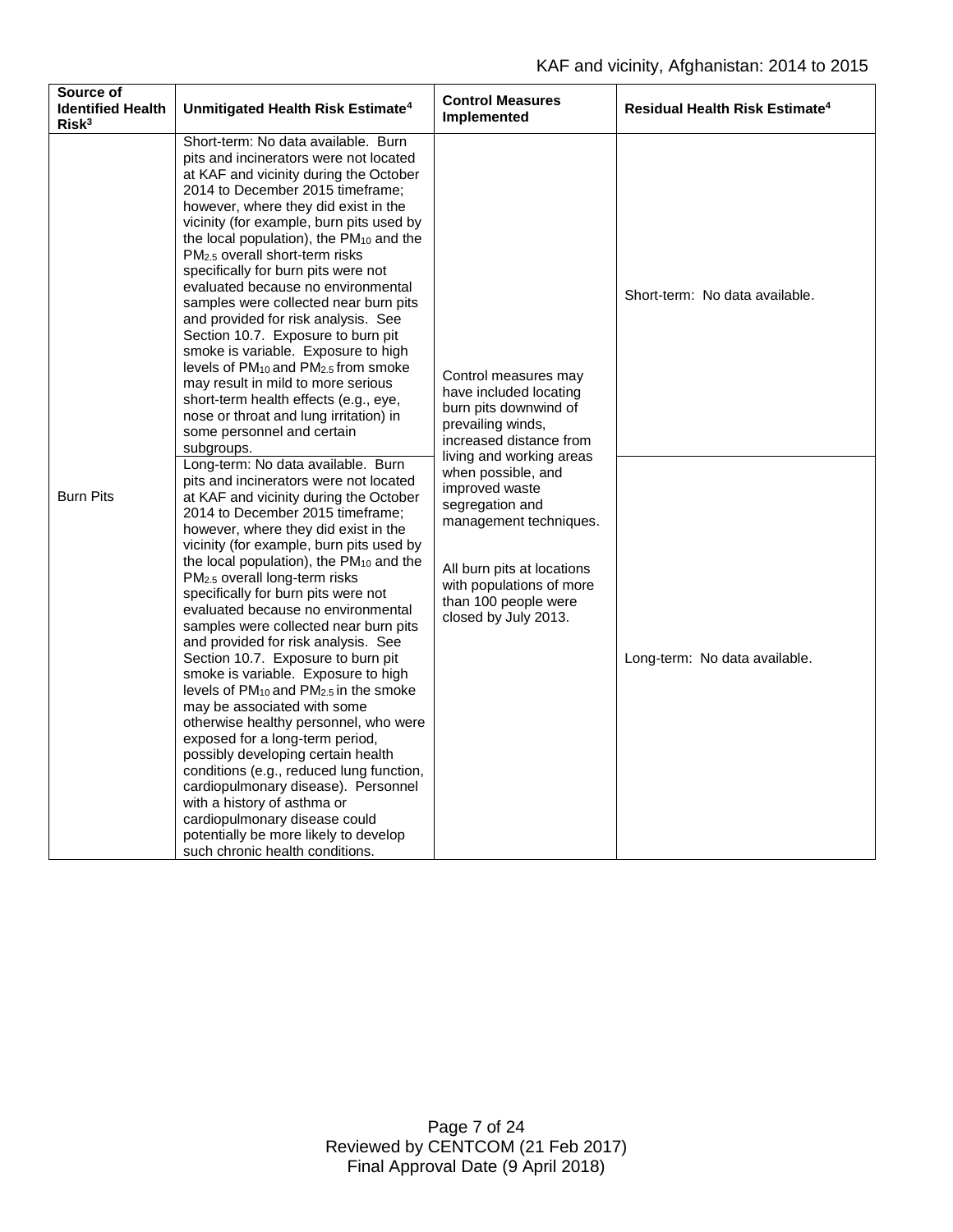| Source of<br><b>Identified Health</b> I<br>Risk <sup>3</sup> | $\mid$ Unmitigated Health Risk Estimate $^4$ | <b>Control Measures</b><br><b>Implemented</b> | <b>Residual Health Risk Estimate<sup>4</sup></b> |
|--------------------------------------------------------------|----------------------------------------------|-----------------------------------------------|--------------------------------------------------|
|--------------------------------------------------------------|----------------------------------------------|-----------------------------------------------|--------------------------------------------------|

<sup>1</sup>This Summary Table provides a qualitative estimate of population-based short- and long-term health risks associated with the occupational and environment conditions at KAF and vicinity. It does not represent an individual exposure profile. Actual individual exposures and health effects depend on many variables. For example, while a chemical may have been present in the environment, if a person did not inhale, ingest, or contact a specific dose of the chemical for adequate duration and frequency, then there may have been no health risk. Alternatively, a person at a specific location may have experienced a unique exposure which could result in a significant individual exposure. Any such person seeking medical care should have their specific exposure documented in an SF 600.

 $2$  This assessment is based on specific environmental sampling data and reports obtained from 1 October 2014 through 31 December 2015. Sampling locations are assumed to be representative of exposure points for the camp population but may not reflect all the fluctuations in environmental quality or capture unique exposure incidents.

<sup>3</sup>This Summary Table is organized by major categories of identified sources of health risk. It only lists those sub-categories specifically identified and addressed at KAF and vicinity. The health risks are presented as Low, Moderate, High or Extremely High for both acute and chronic health effects. The health risk level is based on an assessment of both the potential severity of the health effects that could be caused and probability of the exposure that would produce such health effects. Details can be obtained from the Army Public Health Center. Where applicable, "None Identified" is used when though a potential exposure is identified, and no health risks of either a specific acute or chronic health effects are determined. More detailed descriptions of OEH exposures that are evaluated but determined to pose no health risk are discussed in the following sections of this report.

<sup>4</sup>Health risks in this Summary Table are based on quantitative surveillance thresholds (e.g., endemic disease rates; host/vector/pathogen surveillance) or screening levels, e.g., Military Exposure Guidelines (MEGs) for chemicals. Some previous assessment reports may provide slightly inconsistent health risk estimates because quantitative criteria such as MEGs may have changed since the samples were originally evaluated and/or because this assessment makes use of all historic site data while previous reports may have only been based on a select few samples.

# **1 Discussion of Health Risks at KAF and Vicinity, Afghanistan by Source**

The following sections provide additional information about the OEH conditions summarized above. All risk assessments were performed using the methodology described in the U.S. Army Public Health Command (USAPHC) Technical Guide 230, *Environmental Health Risk Assessment and Chemical Exposure Guidelines for Deployed Military Personnel* (Reference 4). All OEH risk estimates represent residual risk after accounting for preventive controls in place. Occupational exposures and exposures to endemic diseases are greatly reduced by preventive measures. For environmental exposures related to airborne dust, there are limited preventive measures available, and available measures have little efficacy in reducing exposure to ambient conditions.

The ProUCL version 5.0 software package was used for statistical analyses (Reference 5). Means are followed by standard deviation. Risk characterization was based on the 95 percent upper confidence level of the arithmetic mean (95% UCL) or the arithmetic mean depending on the quality and quantity of the data being evaluated. The sample mean is an uncertain estimate of the true mean of the population exposure point concentration (PEPC). The 95% UCL reduces the uncertainty inherent in the sample mean and states with a higher level of confidence that the mean PEPC is no greater than the 95% UCL.

# **2 Air**

#### 2.1 Site-Specific Sources Identified

KAF and vicinity are situated in a dusty semi-arid desert environment. Inhalational exposure to high levels of dust and particulate matter (PM), such as during high winds or dust storms, may result in mild to more serious short-term health effects (e.g., eye, nose or throat and lung irritation) in some personnel. Additionally, certain subgroups of the deployed forces (e.g., those with pre-existing asthma/cardio pulmonary conditions) are at greatest risk of developing notable health effects.

> Page 8 of 24 Reviewed by CENTCOM (21 Feb 2017) Final Approval Date (9 April 2018)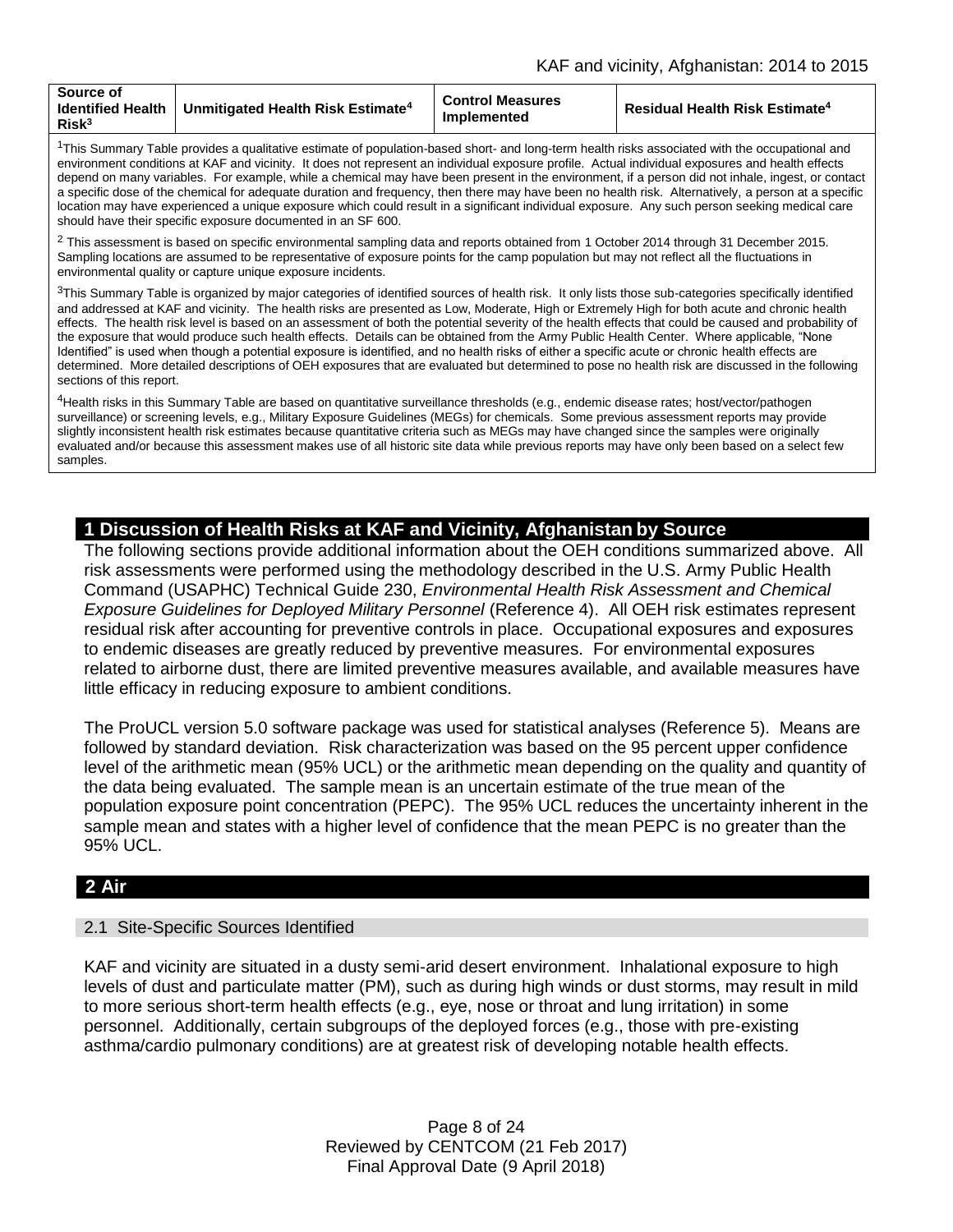#### 2.2 PM

PM is a complex mixture of extremely small particles suspended in the air. The PM includes solid particles and liquid droplets emitted directly into the air by sources such as: power plants, motor vehicles, aircraft, generators, construction activities, fires, and natural windblown dust. The PM can include sand, soil, metals, VOC, allergens, and other compounds such as nitrates or sulfates that are formed by condensation or transformation of combustion exhaust. The PM composition and particle size vary considerably depending on the source. Generally, PM of health concern is divided into two fractions:  $PM_{10}$ , which includes coarse particles with a diameter of 10 micrometers or less, and fine particles less than 2.5 micrometers (PM<sub>2.5</sub>), which can reach the deepest regions of the lungs when inhaled. Exposure to excessive PM is linked to a variety of potential health effects.

 $2.3$  PM<sub>2.5</sub>

2.3.1 Exposure Guidelines:

Short Term (24-hour)  $PM<sub>2.5</sub>$  ( $\mu$ g/m<sup>3</sup>):

- 
- 
- Critical MEG  $= 500$

): Long-term (1-year)  $PM<sub>2.5</sub> MEGs (µg/m<sup>3</sup>)$ :

- Negligible MEG = 65 Negligible MEG = 15
- Marginal MEG =  $250$   $\bullet$  Marginal MEG =  $65$ .

2.3.2 Sample data/Notes:

A total of 36 valid PM<sub>2.5</sub> air samples were collected from 1 October 2014 through 31 December 2015. The range of 24-hour PM<sub>2.5</sub> concentrations was 8  $\mu$ g/m<sup>3</sup> – 410  $\mu$ g/m<sup>3</sup> with an average concentration of 85 μg/m<sup>3</sup> and a standard error of 19.

2.3.3 Short-term health risks:

**Low to Moderate.** The short-term PM<sub>2.5</sub> health risk assessment for peak sample concentrations was low for 2014 and moderate for 2015 and for typical sample concentrations, low for 2014 and 2015. A low health risk suggests little or no impact on accomplishing the mission. A moderate health risk suggests degraded mission capabilities in terms of the required mission standard and will result in reduced mission capability if hazards occur during the mission (Reference 4, Table 3-2). Daily average health risk levels for PM<sub>2.5</sub> show no hazard for 72%, low health risk for 17%, and moderate health risk for 11% of the time. Confidence in the short-term  $PM_{2.5}$  health risk assessment was low in 2014 and medium in 2015 (Reference 4, Table 3-6).

The hazard severity was negligible for 95% UCL  $PM<sub>2.5</sub>$  sample concentrations in 2014 and 2015. The results indicate that for a negligible hazard severity a few personnel may experience notable mild eye, nose, or throat irritation; most personnel will experience only mild effects. Pre-existing health conditions (e.g., asthma or cardiopulmonary diseases) may be exacerbated (Reference 4, Table 3-11).

For the highest observed  $PM_{2.5}$  exposure, the hazard severity was negligible in 2014 and marginal in 2015. During peak exposures at the negligible hazard severity level a few personnel may experience notable mild eye, nose, or throat irritation; most personnel will experience only mild effects. Preexisting health conditions (e.g., asthma, or cardiopulmonary diseases) may be exacerbated. During peak exposures at the marginal hazard severity a majority of personnel will experience notable eve. nose, and throat irritation and some respiratory effects. Some lost-duty days are expected. Significant aerobic activity will increase risk. Those with a history of asthma or cardiopulmonary disease are expected to experience increased symptoms (Reference 4, Table 3-11).

> Page 9 of 24 Reviewed by CENTCOM (21 Feb 2017) Final Approval Date (9 April 2018)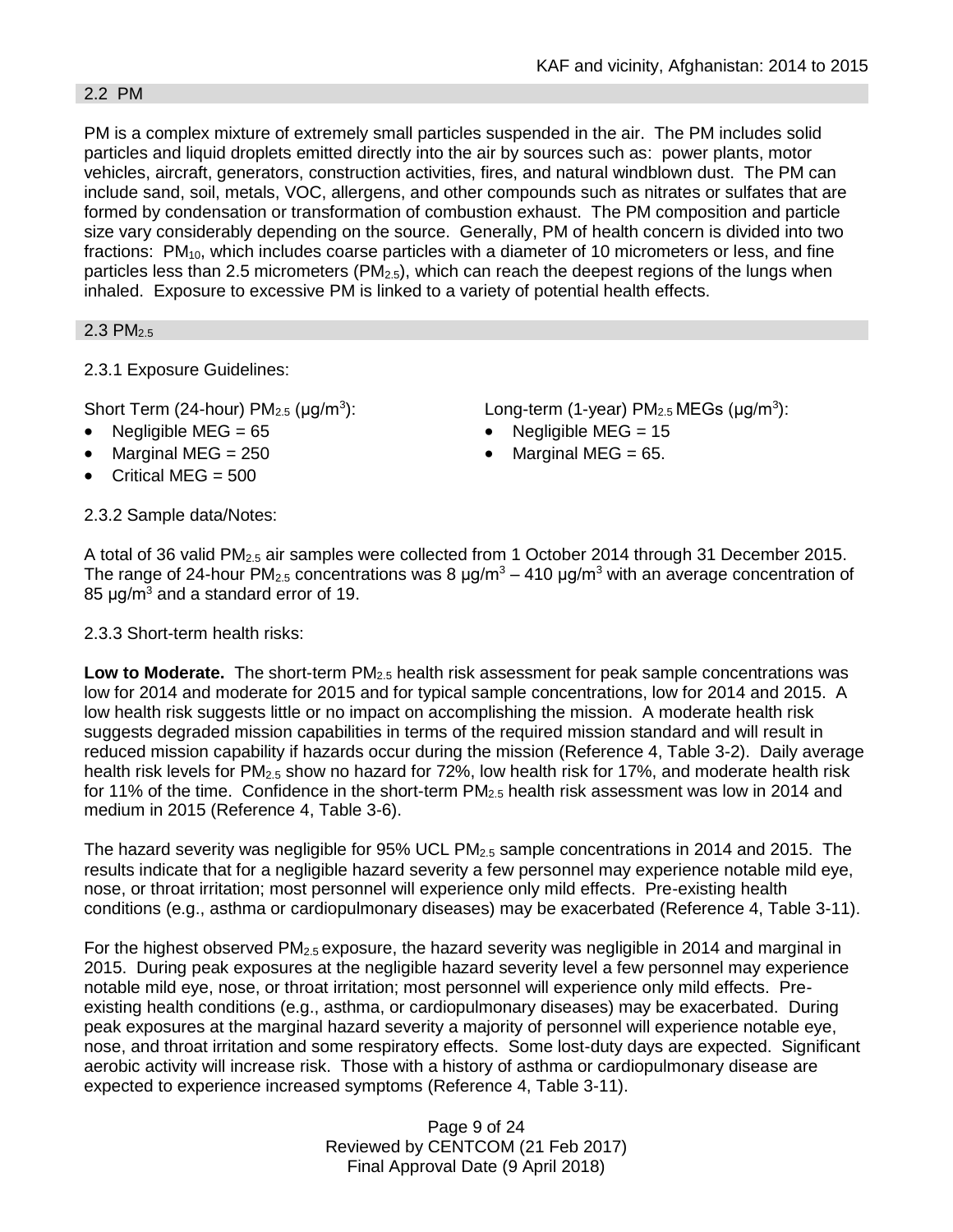# 2.3.4 Long-term health risks:

**Moderate.** The long-term health risk assessment was moderate for 2004 and 2015 based on 95% UCL PM<sub>2.5</sub> concentrations, and the likelihood of exposure at this hazard severity level. A moderate health risk suggests degraded mission capabilities in terms of the required mission standard and in reduced mission capability if hazards occurred during the mission (Reference 4, Table 3-3). Confidence in the long-term  $PM_{2.5}$  health risk assessment is low in 2014 and medium in 2015 (Reference 4, Table 3-6).

The hazard severity was marginal for  $95\%$  UCL PM<sub>2.5</sub> sample concentrations. The results predict that with repeated exposures above the marginal hazard severity threshold, it is plausible that development of chronic health conditions such as reduced lung function, exacerbated chronic bronchitis, chronic obstructive pulmonary disease (COPD), asthma, atherosclerosis, or other cardiopulmonary diseases could occur in generally healthy troops. Those with a history of asthma or cardiopulmonary disease are considered to be at particular risk (Reference 4, Table 3-12).

#### 2.4 Airborne Metals

2.4.1 Airborne Metals from  $PM_{2.5}$ 

2.4.1.1 Sample data/Notes:

A total of 36 valid PM<sub>2.5</sub> airborne metal samples were collected at KAF and vicinity from 1 October 2014 through 31 December 2015. None of the analyzed metals in the collected samples were found at concentrations above the 1-year negligible MEGs.

2.4.1.2 Short-term and long-term health risks:

# **None identified based on available sampling data.**

# **3 Soil**

3.1 Site-Specific Sources Identified

3.2 Sample data/Notes:

A total of three valid surface soil samples were collected from FOB Scorpion in 2015 to assess OEH health risk to deployed personnel. The primary soil contamination exposure pathways are dermal contact and dust inhalation. Typical parameters analyzed for included semi volatile organic compounds (SVOCs), heavy metals, polychlorinated biphenyls (PCBs), pesticides, herbicides. If the contaminant was known or suspected, other parameters may have been analyzed for (i.e., total petroleum hydrocarbons (TPH) and polycyclic aromatic hydrocarbons (PAH) near fuel spills). For the risk assessment, personnel are assumed to remain at this location for six months to one year.

3.3 Short-term health risk:

**Not an identified source of health risk**. Currently, sampling data for soil are not evaluated for short term (acute) health risks**.**

> Page 10 of 24 Reviewed by CENTCOM (21 Feb 2017) Final Approval Date (9 April 2018)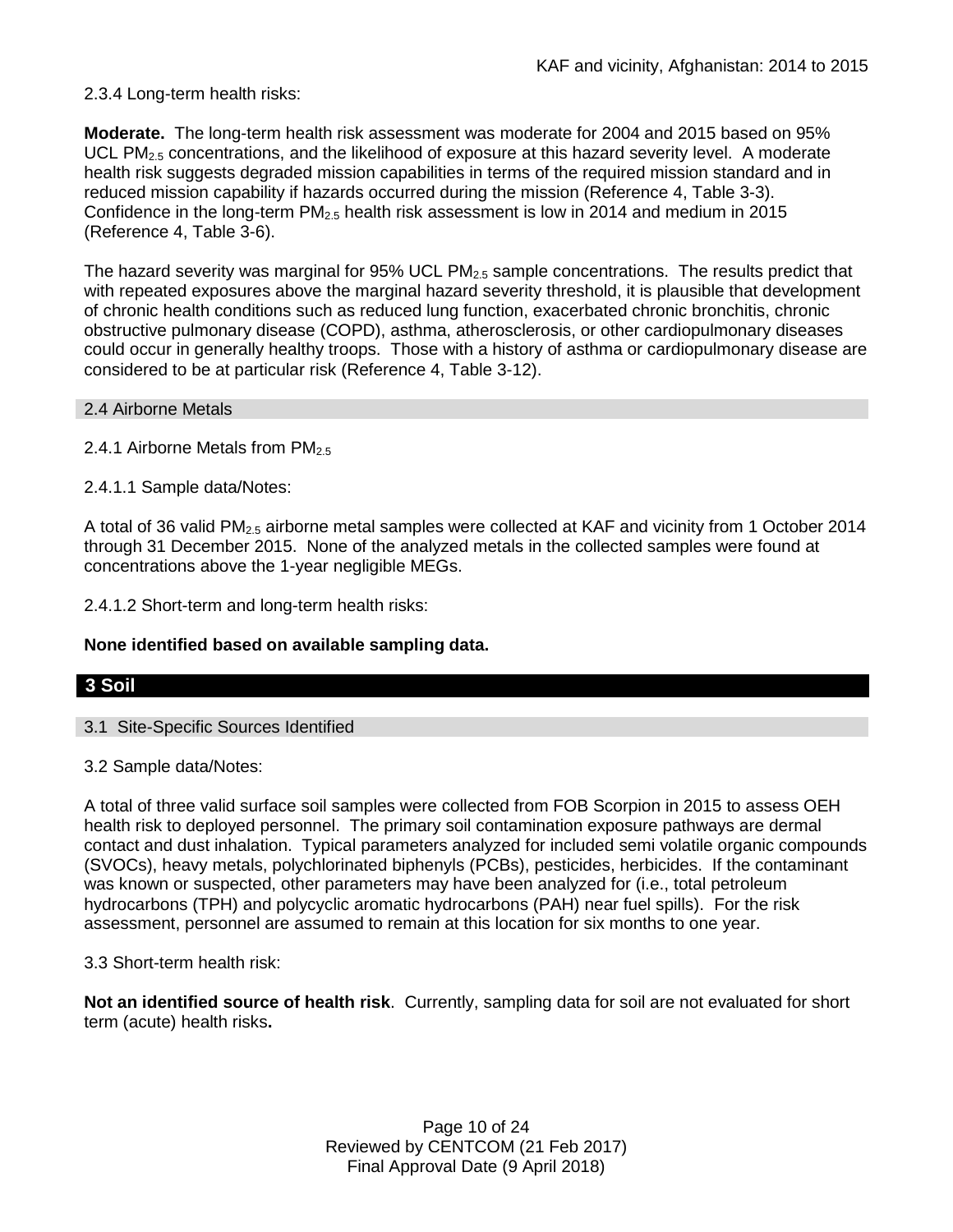#### 3.4 Long-term health risk:

**None identified based on available sample data.** No parameters exceeded 1-year Negligible MEGs for dermal contact. The dust inhalation exposure pathway is addressed in Section 2 above.

#### **4 Water**

In order to assess the health risk to U.S. personnel from exposure to water in theater, the Army Public Health Center (Provisional) identified the most probable exposure pathways. These are based on the administrative information provided on the field data sheets submitted with the samples taken over the time period being evaluated. It is assumed that 100 percent of all U.S. personnel at KAF and vicinity were directly exposed to reverse osmosis water purification unit (ROWPU) treated and disinfected fresh bulk water, since this classification of water is primarily used for personal hygiene, showering, cooking, and for use at vehicle wash racks. There is a possibility that personnel, particularly at small outlying camps, may use water that is not regularly disinfected for showering, personal hygiene, or cleaning. Field data sheets indicate that bottled water is the only approved source of drinking water, however, in instances where bottled water was unavailable, ROWPU treated water was used.

#### 4.1 Non-Drinking Water

#### 4.2.1 Site-Specific Sources Identified

Although the primary route of exposure for most microorganisms is ingestion of contaminated water, dermal exposure to some microorganisms, chemicals, and biologicals may also cause adverse health effects. Complete exposure pathways would include incidental ingestion, brushing teeth, personal hygiene, cooking, providing medical and dental care using a contaminated water supply or during dermal contact at vehicle or aircraft wash racks.

#### 4.2.2 Sample data/Notes:

To assess the potential for adverse health effects to troops the following assumptions were made about dose and duration: All U.S. personnel at this location were expected to remain at this site for approximately one year. A conservative (protective) assumption is that personnel routinely were exposed to less than 5L/day of non-drinking water for up to 365 days (1-year). It is further assumed that control measures and/or personal protective equipment were not used. A total of three nondrinking water samples from KAF and Camp Brown in 2014 to 2015 were evaluated for this health risk assessment. Sulfate was found in one sample with concentrations exceeding the non-drinking negligible short-term 14-day 5L/d MEG.

4.2.3 Short-term and long-term health risks:

**There was insufficient data with which to characterize short-term and long-term health risk from exposure to chemicals non-drinking water**.

# **5 Military Unique**

5.1 Chemical Biological, Radiological Nuclear (CBRN) Weapons

No specific hazard sources were documented in the Defense Occupational and Environmental Health Readiness System (DOEHRS) or the Military Exposure Surveillance Library (MESL) from 1 October 2014 through 31 December 2015 timeframe (References 1 and 6).

> Page 11 of 24 Reviewed by CENTCOM (21 Feb 2017) Final Approval Date (9 April 2018)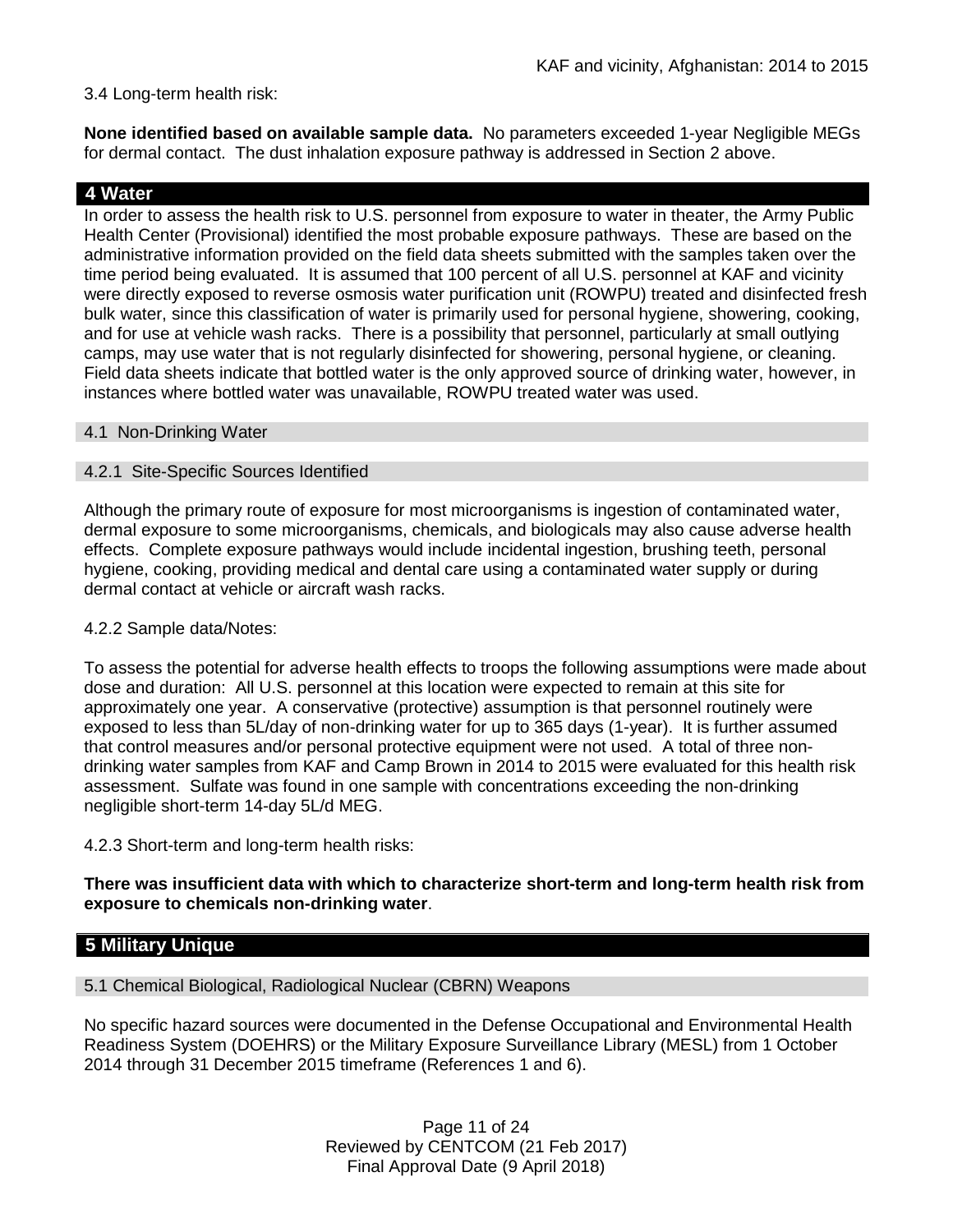#### 5.2 Depleted Uranium (DU)

No specific hazard sources were documented in the DOEHRS or MESL from 1 October 2014 through 31 December 2015 timeframe (References 1 and 6).

#### 5.3 Ionizing Radiation

No specific hazard sources were documented in the DOEHRS or MESL from 1 October 2014 through 31 December 2015 timeframe (References 1 and 6).

#### 5.4 Non-Ionizing Radiation

No specific hazard sources were documented in the DOEHRS or MESL from 1 October 2014 through 31 December 2015 timeframe (References 1 and 6).

#### **6 Endemic Diseases**

This document lists the endemic diseases reported in the region, its specific health risks and severity and general health information about the diseases. CENTCOM Modification (MOD) 12 (Reference 7) lists deployment requirements, to include immunizations and chemoprophylaxis, in effect during the timeframe of this POEMS.

#### 6.1 Food borne and Waterborne Diseases

Food borne and waterborne diseases in the area are transmitted through the consumption of local food and water. Local unapproved food and water sources (including ice) are heavily contaminated with pathogenic bacteria, parasites, and viruses to which most U.S. Service Members have little or no natural immunity. Only a small fraction of diseases are identified or reported in host nation personnel. Diarrheal diseases are expected to temporarily incapacitate a very high percentage of U.S. personnel within days if local food, water, or ice is consumed. Hepatitis A and typhoid fever infections typically cause prolonged illness in a smaller percentage of unvaccinated personnel. Vaccinations are required for DoD personnel and contractors. In addition, although not specifically assessed in this document, significant outbreaks of viral gastroenteritis (e.g., norovirus) and food poisoning (e.g., *Bacillus cereus*, *Clostridium perfringens*, *Staphylococcus*) may occur. Key disease risks are summarized below:

Mitigation strategies were in place and included consuming food and water from approved sources, vaccinations (when available), frequent hand washing and general sanitation practices.

#### 6.1.1 Diarrheal diseases (bacteriological)

**High, mitigated to Low**: Diarrheal diseases are expected to temporarily incapacitate a very high percentage of personnel (potentially over 50 percent per month) within days if local food, water, or ice is consumed. Mitigation strategies in place include consumption of approved food, water, and ice; hand washing; and applied food/water safety mechanisms. Field conditions (including lack of hand washing and primitive sanitation) may facilitate person-to-person spread and epidemics. Typically diarrheal diseases are a mild disease treated in an outpatient setting with recovery and return to duty in less than 72 hours with appropriate therapy. A small proportion of infections may require greater than 72 hours limited duty, or hospitalization.

> Page 12 of 24 Reviewed by CENTCOM (21 Feb 2017) Final Approval Date (9 April 2018)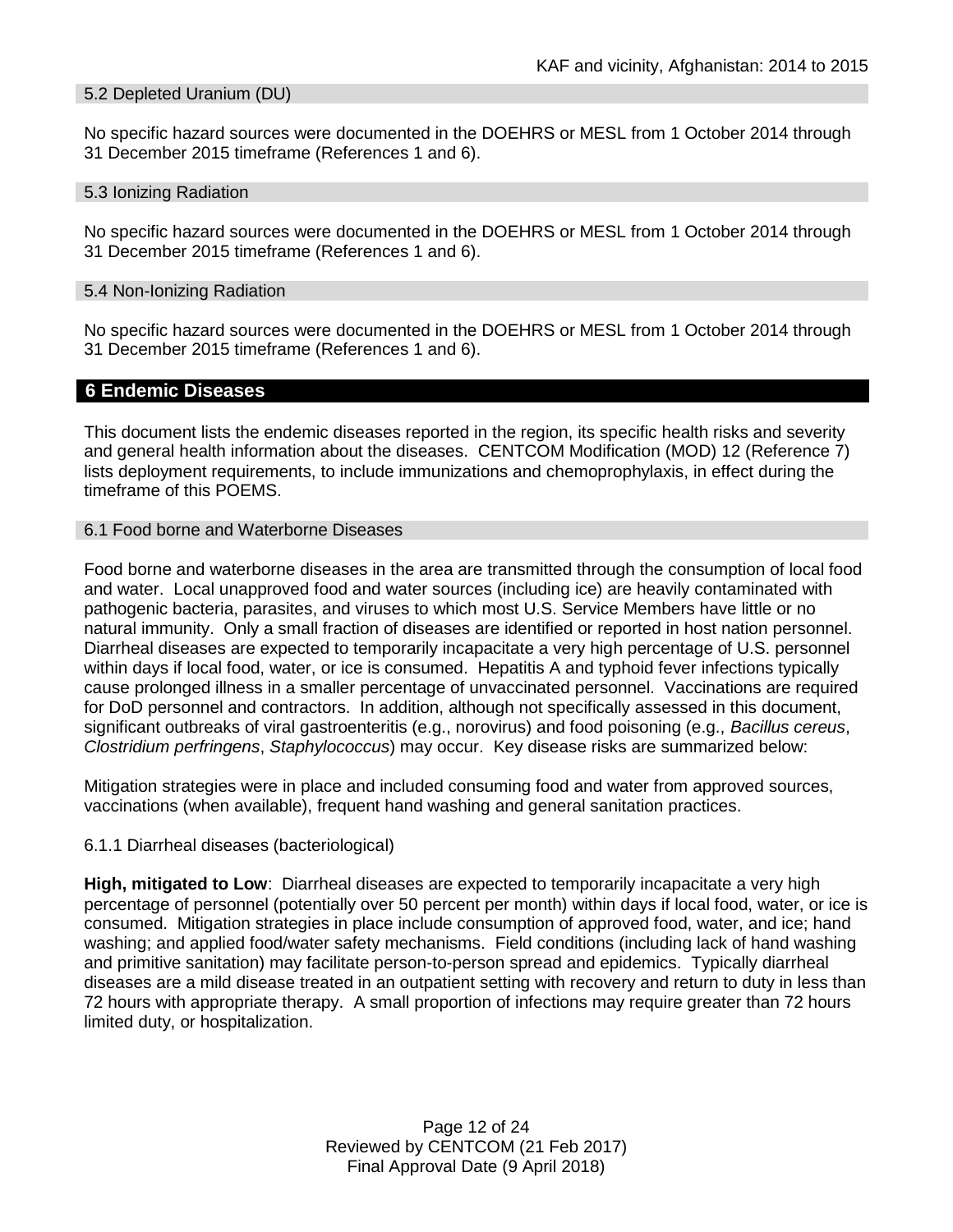6.1.2 Hepatitis A, typhoid/paratyphoid fever, and diarrhea-protozoal

**High, mitigated to Low**: Unmitigated health risk to U.S. personnel is high year round for hepatitis A and typhoid/paratyphoid fever, and Moderate for diarrhea-protozoal. Mitigation strategies in place include immunization, consumption of approved food, water, and ice; hand washing; and applied food/water safety mechanisms. U.S. personnel did not drink untreated water, and vaccination for Hepatitis A is required for deployment into the CENTCOM Area of Responsibility. Hepatitis A, typhoid/paratyphoid fever, and diarrhea-protozoal disease may cause prolonged illness in a small percentage of personnel (less than one percent per month). Although much rarer, other potential diseases in this area that are also considered a Moderate risk include: hepatitis E, diarrhea-cholera, and brucellosis.

# 6.1.3 Polio

**Low**: Potential health risk to U.S. personnel is Low. Despite a concerted global eradication campaign, poliovirus continues to affect children and adults in Afghanistan. Polio is a highly infectious disease that invades the nervous system. The virus is transmitted by person-to-person, typically by hands, food or water contaminated with fecal matter or through direct contact with the infected person's saliva. An infected person may spread the virus to others immediately before and about one to two weeks after symptoms appear. The virus can live in an infected person's feces for many weeks. About 90 percent of people infected have no symptoms, and about one percent have a very severe illness leading to muscle weakness, difficulty breathing, paralysis, and sometimes death. People who do not have symptoms can still pass the virus to others and make them sick.

#### 6.1.4 Short-term Health Risks:

**Variable, unmitigated; Low, mitigated**: The overall unmitigated short-term risk associated with food borne and waterborne diseases are considered High (bacterial diarrhea, hepatitis A, typhoid/paratyphoid fever) to Moderate (diarrhea-cholera, diarrhea-protozoal, brucellosis, hepatitis E) to Low (polio) if local food or water is consumed. Preventive Medicine measures reduced the risk to Low. Confidence in the health risk estimate is high.

6.1.5 Long-term Health Risks:

# **None identified based on available data.**

#### 6.2 Arthropod Vector-Borne Diseases

During the warmer months, the climate and ecological habitat support populations of arthropod vectors, including mosquitoes, ticks, mites, and sandflies. Significant disease transmission is sustained countrywide, including urban areas. Malaria, the major vector-borne health risk in Afghanistan, is capable of debilitating a high percentage of personnel for up to a week or more. Mitigation strategies were in place and included proper wear of treated uniforms, application of repellent to exposed skin, and use of bed nets and chemoprophylaxis (when applicable). Additional methods included the use of pesticides, reduction of pest/breeding habitats, and engineering controls.

# 6.2.1 Malaria

**High, mitigated to Low** Potential unmitigated risk to U.S. personnel is High during warmer months (typically April through November) but reduced to low with mitigation measures. Malaria incidents are often associated with the presence of agriculture activity, including irrigation systems and standing water, which provide breeding habitats for vectors. A small number of cases may occur among

> Page 13 of 24 Reviewed by CENTCOM (21 Feb 2017) Final Approval Date (9 April 2018)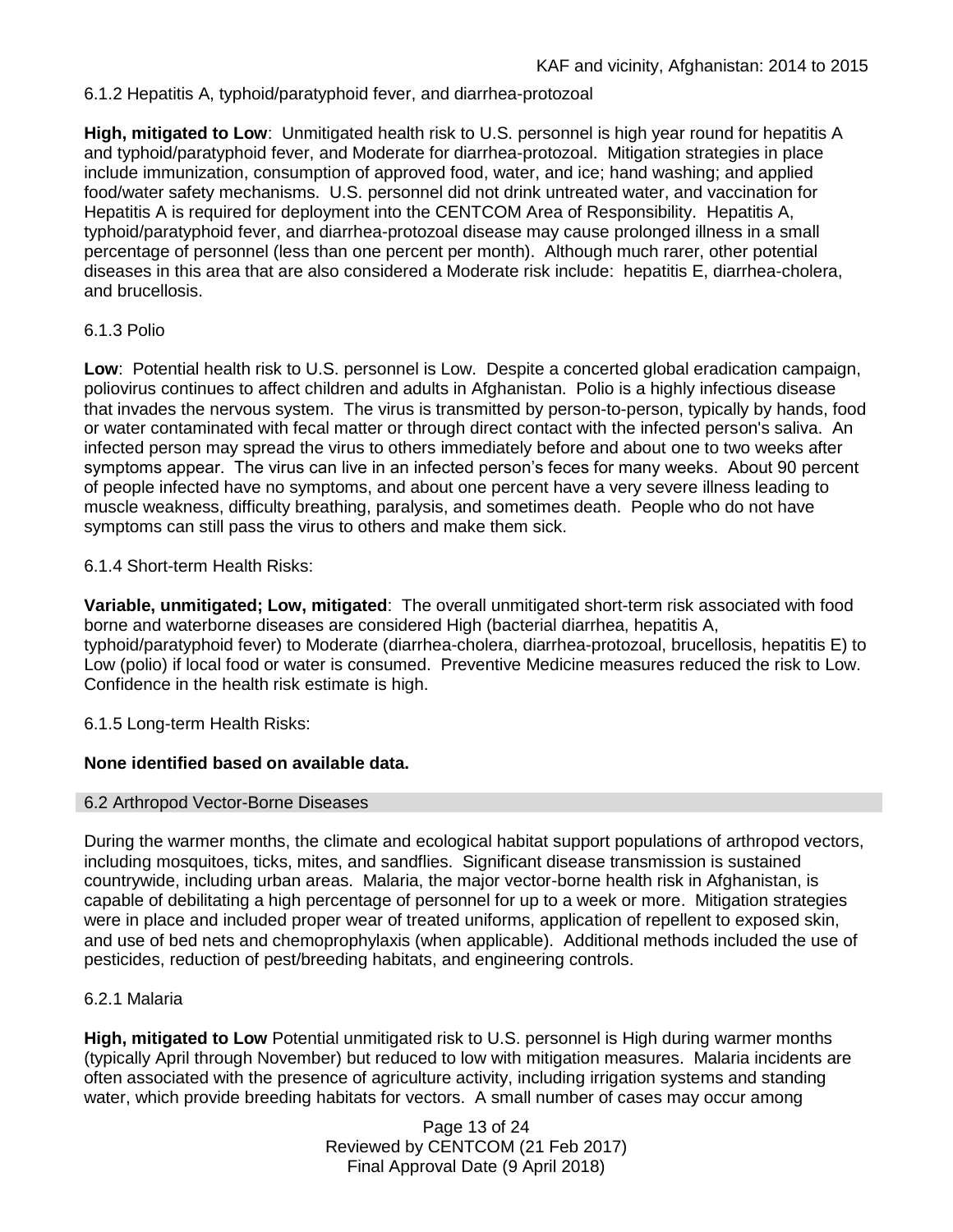personnel exposed to mosquito (Anopheles spp.) bites. Malaria incidents may cause debilitating febrile illness typically requiring one to seven days of inpatient care, followed by return to duty. Severe cases may require intensive care or prolonged convalescence. Mitigation strategies in place include Individual Protective Measure practices, taking Malaria chemoprophylaxis, permethrin treated uniforms, pesticides, reduction of pest/breading habitats, and engineering controls.

# 6.2.2 Leishmaniasis

**Moderate, mitigated to Low**: The disease risk is Moderate during the warmer months when sandflies are most prevalent, but reduced to low with mitigation measures. Mitigation strategies in place include Individual Protective Measures (IPM) practices, permethrin treated uniforms, pesticides, reduction of pest/breeding habitats, and engineering controls. Leishmaniasis is transmitted by sand flies. A small number of cases (less than one percent per month attack rate) could occur among personnel exposed to sandfly bites in areas with infected people, rodents, dogs, or other reservoir animals. In groups of personnel exposed to heavily infected sandflies in focal areas, attack rates can be very high (over 50 percent). There are two forms of the disease; cutaneous (acute form) and visceral (a more latent form of the disease). The leishmaniasis parasites may survive for years in infected individuals and this infection may go unrecognized by physicians in the U.S. when infections become symptomatic years later. Cutaneous infection is unlikely to be debilitating, though lesions may be disfiguring. Visceral leishmaniasis disease can cause severe febrile illness which typically requires hospitalization with convalescence over seven days.

# 6.2.3 Crimean-Congo hemorrhagic fever

**Moderate, mitigated to Low**: Unmitigated risk is moderate, but reduced to low with mitigation measures. Crimean-Congo hemorrhagic fever occurs in rare cases (less than 0.1 percent per month attack rate in indigenous personnel) and is transmitted by tick bites or occupational contact with blood or secretions from infected animals. The disease typically requires intensive care with fatality rates from five percent to 50 percent.

# 6.2.4 Sandfly fever

**Moderate, mitigated to Low**: Sandfly fever has a Moderate risk with potential disease rates from one percent to 10 percent per month under worst case conditions. Mitigation measures reduced the risk to low. The disease is transmitted by sandflies and occurs more commonly in children though adults are still at risk. Sandfly fever disease typically results in debilitating febrile illness requiring one to seven days of supportive care followed by return to duty.

# 6.2.5 Plague

**Low:** Potential health risk to U.S. personnel is Low year round. Bubonic plague typically occurred as sporadic cases among people who come in contact with wild rodents and their fleas during work, hunting, or camping activities. Outbreaks of human plague are rare and typically occur in crowded urban settings associated with large increases in infected commensal rats (*Rattus rattus*) and their flea populations. Some untreated cases of bubonic plague may develop into secondary pneumonic plague. Respiratory transmission of pneumonic plague is rare but has the potential to cause significant outbreaks. Close contact is usually required for transmission. In situations where respiratory transmission of plague is suspected, weaponized agent must be considered. Extremely rare cases (less than 0.01 percent per month attack rate) could occur. Incidence could result in potentially severe illness which may require more than seven days of hospitalization and convalescence.

> Page 14 of 24 Reviewed by CENTCOM (21 Feb 2017) Final Approval Date (9 April 2018)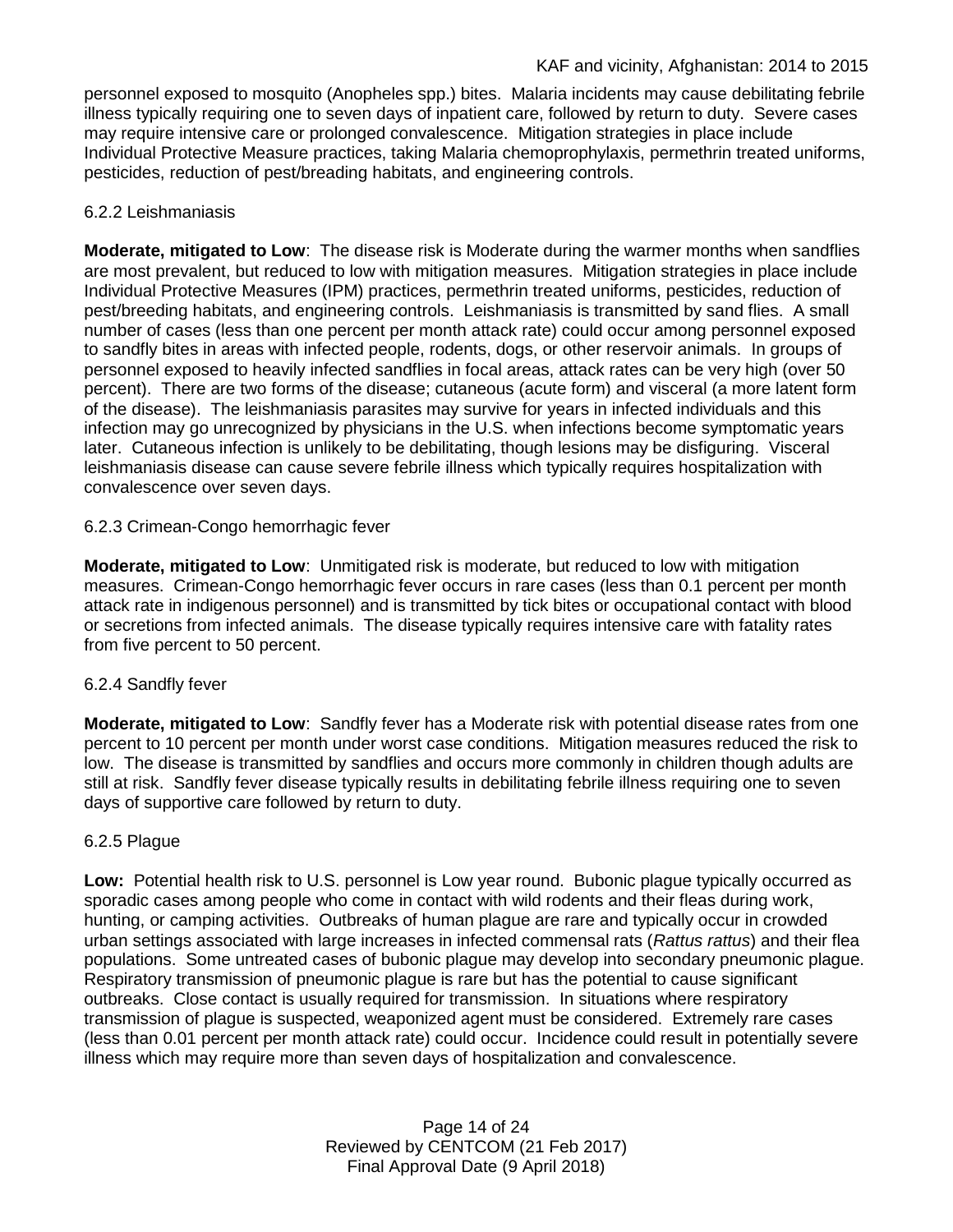# 6.2.6 Typhus-miteborne (scrub typhus)

**Moderate, mitigated to Low:** Potential health risk to U.S. personnel is Moderate during warmer months (typically March through November) when vector activity is highest. Mitigation measures reduced the risk to low. Mite-borne typhus is a significant cause of febrile illness in local populations with rural exposures in areas where the disease is endemic. Large outbreaks have occurred when non-indigenous personnel such as military forces enter areas with established local transmission. The disease is transmitted by the larval stage of trombiculid mites (chiggers), which are typically found in areas of grassy or scrubby vegetation, often in areas which have undergone clearing and regrowth. Habitats may include sandy beaches, mountain deserts, cultivated rice fields, and rain forests. Although data are insufficient to assess potential disease rates, attack rates can be very high (over 50 percent) in groups of personnel exposed to heavily infected "mite islands" in focal areas. The disease can cause debilitating febrile illness typically requiring one to seven days of inpatient care, followed by return to duty.

# 6.2.7 West Nile fever

**Low**: West Nile fever is present. The disease is maintained by the bird population and transmitted to humans via mosquito vector. Typically, infections in young, healthy adults were asymptomatic although fever, headache, tiredness, body aches (occasionally with a skin rash on trunk of body), and swollen lymph glands can occurred. This disease is associated with a low risk estimate.

#### 6.2.9 Short-term health risks:

**Low:** The unmitigated health risk estimate is High for malaria (infection rate of less than one percent per month), Moderate for leishmaniasis-cutaneous (acute), Crimean-Congo hemorrhagic fever, sandfly fever, typhus-miteborne; and Low for, the plague and West Nile fever. Health risk is reduced to low by proper wear of the uniform, application of repellent to exposed skin, and appropriate chemoprophylaxis. Confidence in health risk estimate was high.

# 6.2.10 Long-term health risks:

**Low:** The unmitigated risk is moderate for leishmaniasis-visceral (chronic). Risk is reduced to Low by proper wear of the uniform and application of repellent to exposed skin. Confidence in the risk estimate is high.

#### 6.3 Water Contact Diseases

Operations or activities that involve extensive water contact may result in personnel being temporarily debilitated with leptospirosis in some locations. Leptospirosis health risk typically increases during flooding. In addition, although not specifically assessed in this document, bodies of surface water are likely to be contaminated with human and animal waste. Activities such as wading or swimming may result in exposures to enteric diseases such as diarrhea and hepatitis via incidental ingestion of water. Prolonged water contact also may lead to the development of a variety of potentially debilitating skin conditions such as bacterial or fungal dermatitis. Mitigation strategies were in place and included avoiding water contact and recreational water activities, proper wear of uniform (especially footwear), and protective coverings for cuts/abraded skin.

# 6.3.1 Leptospirosis

**Moderate, mitigated to Low**: Human infections occur seasonally (typically April through November) through exposure to water or soil contaminated by infected animals and is associated with wading, and

> Page 15 of 24 Reviewed by CENTCOM (21 Feb 2017) Final Approval Date (9 April 2018)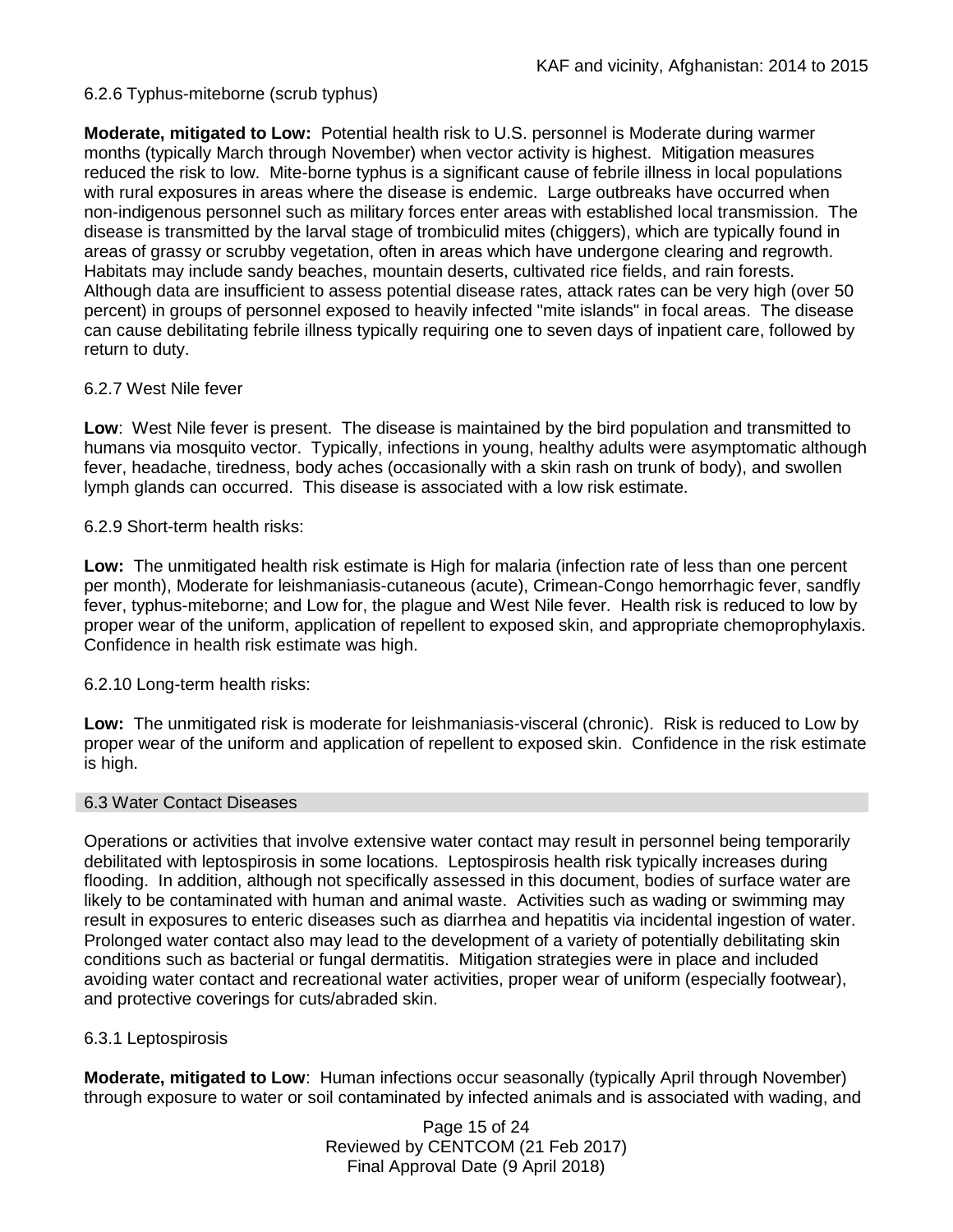swimming in contaminated, untreated open water. The occurrence of flooding after heavy rainfall facilitates the spread of the organism because as water saturates the environment *Leptospira* present in the soil passes directly into surface waters. *Leptospira* can enter the body through cut or abraded skin, mucous membranes, and conjunctivae. Infection may also occur from ingestion of contaminated water. The acute, generalized illness associated with infection may mimic other tropical diseases (for example, dengue fever, malaria, and typhus), and common symptoms include fever, chills, myalgia, nausea, diarrhea, cough, and conjunctival suffusion. Manifestations of severe disease can include jaundice, renal failure, hemorrhage, pneumonitis, and hemodynamic collapse. Recreational activities involving extensive water contact may result in personnel being temporarily debilitated with leptospirosis. Incidence could result in debilitating febrile illness typically requiring one to seven days of inpatient care, followed by return to duty; some cases may require prolonged convalescence. Mitigation strategies in place include avoiding water contact and recreational water activities; proper wear of uniform, especially footwear, and protective coverings for cuts/abraded skin. This disease is associated with a Moderate health risk estimate.

# 6.3.2 Short-term health risks:

**Low:** Unmitigated Health risk of leptospirosis is Moderate during warmer months. Mitigation measures reduce the risk to Low. Confidence in the health risk estimate is high.

6.3.3 Long-term health risks:

# **None identified based on available data.**

#### 6.4 Respiratory Diseases

Although not specifically assessed in this document, deployed U.S. forces may be exposed to a wide variety of common respiratory infections in the local population. These include influenza, pertussis, viral upper respiratory infections, viral and bacterial pneumonia, measles, and others. The U.S. military populations living in close-quarter conditions are at risk for substantial person-to-person spread of respiratory pathogens. Influenza is of particular concern because of its ability to debilitate large numbers of unvaccinated personnel for several days. Mitigation strategies were in place and included routine medical screenings, vaccination, enforcing minimum space allocation in housing units, implementing head-to-toe sleeping in crowded housing units, implementation of proper personal protective equipment (PPE) when necessary for healthcare providers and detention facility personnel.

# 6.4.1 TB

**Moderate, mitigated to Low:** Potential health risk to U.S. personnel is Moderate, mitigated to Low, year round. Transmission typically requires close and prolonged contact with an active case of pulmonary or laryngeal TB, although it also can occur with more incidental contact. Individuals with prolonged indoor exposure to the local population are at increased risk for latent TB infection. The Army Surgeon General has defined increased risk in deployed Soldiers as indoor exposure to locals or third country nationals of greater than one hour per week in a highly endemic active TB region. Mitigation strategies include routine medical screenings; enforcing minimum space allocation in housing units; implementing head-to-toe sleeping in crowded housing units; and implementation of proper PPE, when necessary (treating active case, detainee operations).

# 6.4.2 Meningococcal meningitis

**Low:** Meningococcal meningitis poses a Low risk and is transmitted from person to person through droplets of respiratory or throat secretions. Close and prolonged contact facilitates the spread of this

> Page 16 of 24 Reviewed by CENTCOM (21 Feb 2017) Final Approval Date (9 April 2018)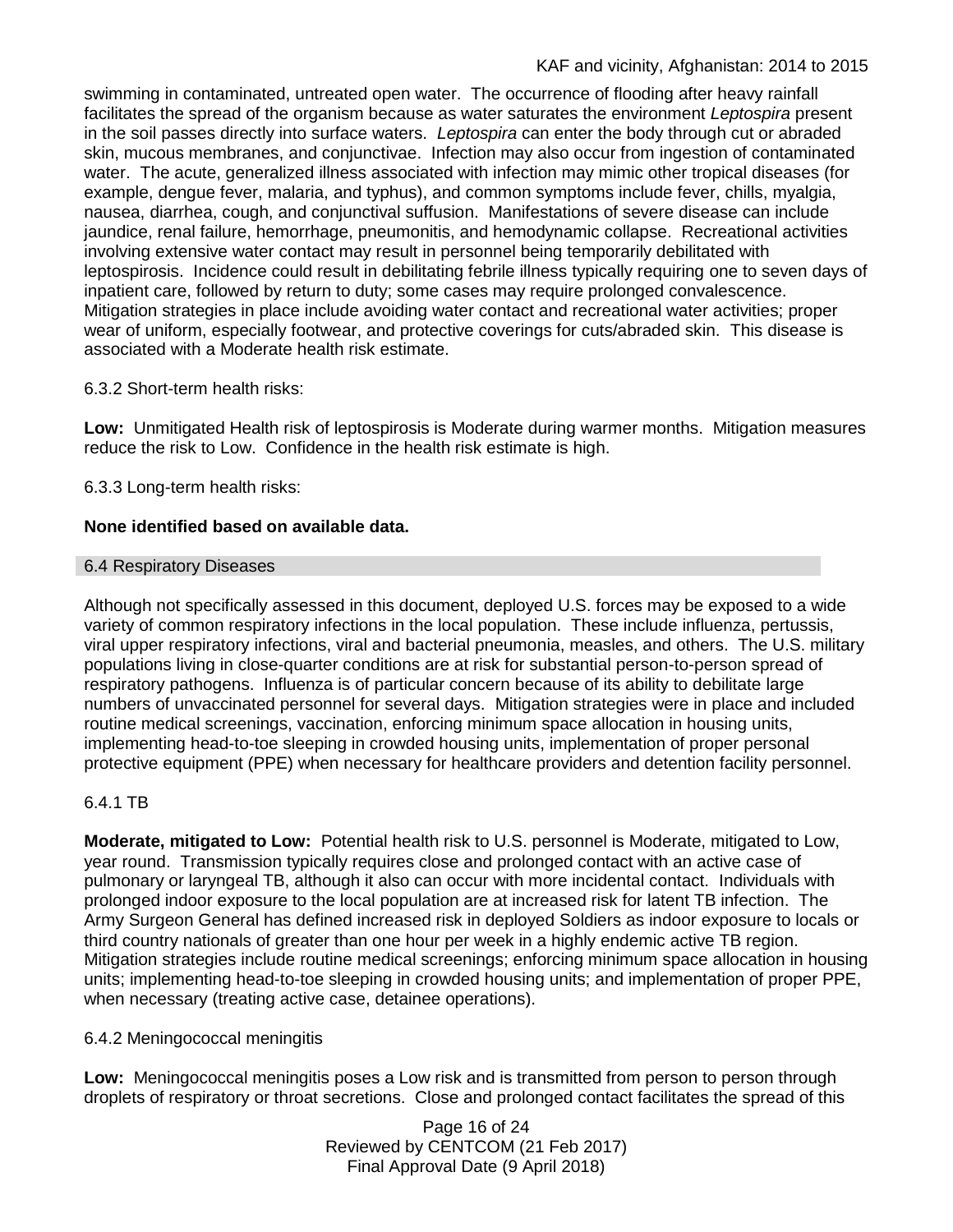disease. Meningococcal meningitis is potentially a very severe disease typically requiring intensive care; fatalities may occur in five to 15 percent of cases.

6.4.3 Short-term health risks:

**Low:** Moderate (TB) to Low (for meningococcal meningitis). Overall risk was reduced to Low with mitigation measures. Confidence in the health risk estimate is high.

6.4.4 Long-term health risks:

**None identified based on available data.** TB is evaluated as part of the post deployment health assessment. A TB skin test is required post-deployment if potentially exposed and is based upon individual service policies.

#### 6.5 Animal-Contact Diseases

#### 6.5.1 Rabies

**Moderate, mitigated to Low:** Rabies posed a year-round moderate risk. Occurrence in local animals was well above U.S. levels due to the lack of organized control programs. Dogs are the primary reservoir of rabies in Afghanistan, and a frequent source of human exposure. Rabies is transmitted by exposure to the virus-laden saliva of an infected animal, typically through bites, but could occur from scratches contaminated with the saliva. A U.S. Army Soldier deployed to Afghanistan from May 2010 to May 2011 died of rabies in New York on 31 August 2011 (Reference 8). Laboratory results indicated the Soldier was infected from contact with a dog while deployed. Although the vast majority (greater than 99 percent) of persons who develop rabies disease will do so within a year after a risk exposure, there have been rare reports of individuals presenting with rabies disease up to six years or more after their last known risk exposure. Mitigation strategies included command emphasis of CENTCOM GO 1C reduction of animal habitats, active pest management programs, and timely treatment of feral animal scratches/bites.

#### 6.5.2 Anthrax

**Low:** Anthrax cases are rare in indigenous personnel, and pose a Low risk to U.S. personnel. Anthrax is a naturally occurring infection; cutaneous anthrax is transmitted by direct contact with infected animals or carcasses, including hides. Eating undercooked infected meat may result in contracting gastrointestinal anthrax. Pulmonary anthrax is contracted through inhalation of spores and is extremely rare. Mitigation measures included consuming approved food sources, proper food preparation and cooking temperatures, avoidance of animals and farms, dust abatement when working in these areas, vaccinations, and proper PPE for personnel working with animals.

#### 6.5.3 Q-Fever

**Moderate, mitigated to Low:** Potential health risk to U.S. personnel is Moderate, but mitigated to Low, year round. Rare cases are possible among personnel exposed to aerosols from infected animals, with clusters of cases possible in some situations. Significant outbreaks (affecting one to 50 percent) can occur in personnel with heavy exposure to barnyards or other areas where animals are kept. Unpasteurized milk may also transmit infection. The primary route of exposure is respiratory, with an infectious dose as low as a single organism. Incidence could result in debilitating febrile illness, sometimes presenting as pneumonia, typically requiring one to seven days of inpatient care followed by return to duty. Mitigation strategies in place as listed in paragraph 6.5.2 except for vaccinations.

> Page 17 of 24 Reviewed by CENTCOM (21 Feb 2017) Final Approval Date (9 April 2018)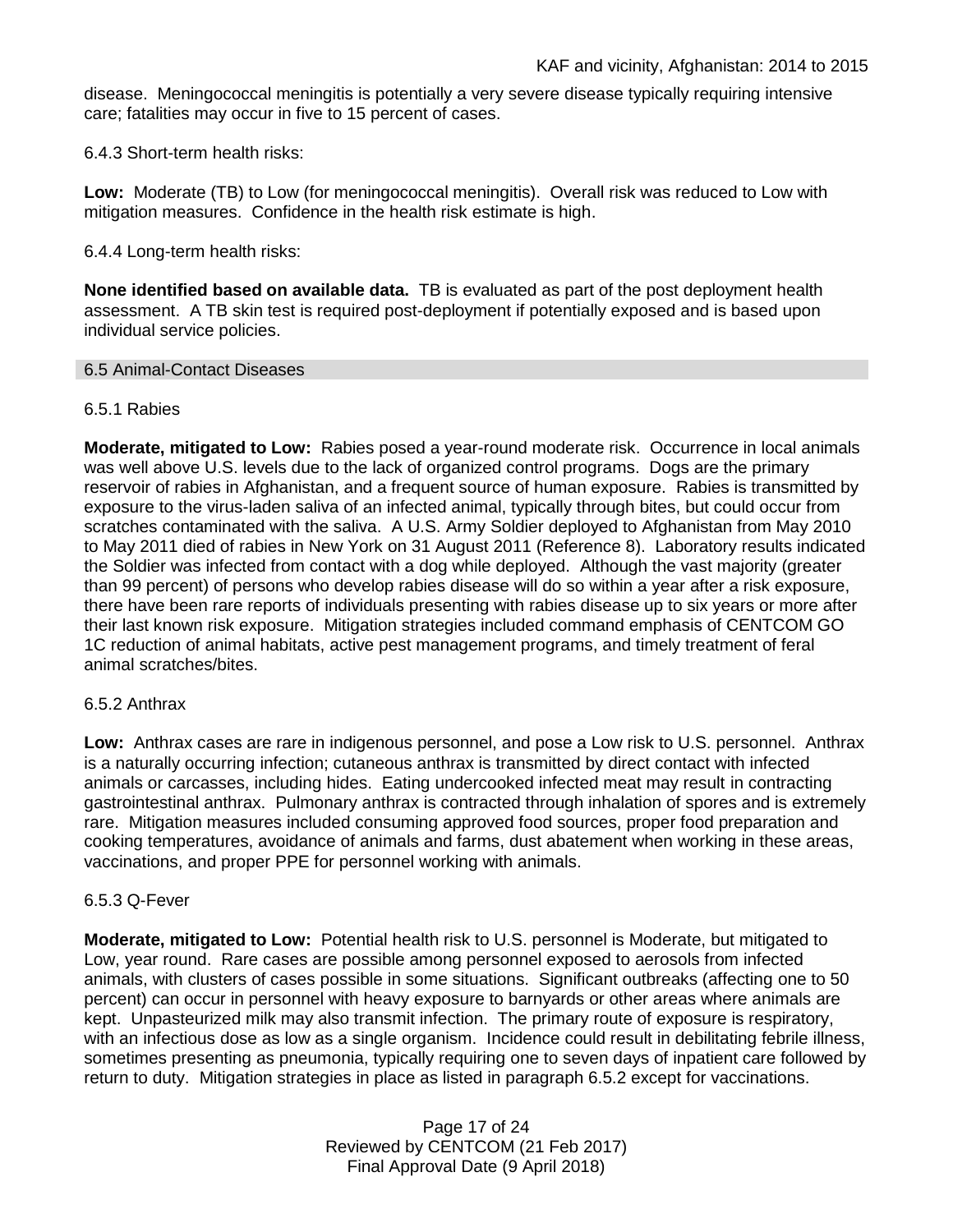#### 6.5.4 Avian influenza

**Low:** Potential health risk to U.S. personnel is Low. Although avian influenza (AI) is easily transmitted among birds, bird-to-human transmission is extremely inefficient. Human-to-human transmission appears to be exceedingly rare, even with relatively close contact. Extremely rare cases (less than 0.01 percent per month attack rate) could occur. Incidence could result in very severe illness with fatality rate higher than 50 percent in symptomatic cases. Mitigation strategies included avoidance of birds/poultry and proper cooking temperatures for poultry products.

#### 6.5.5 Short-term health risks:

**Low:** The short-term unmitigated risk is Moderate for rabies, and Q-fever, to Low for anthrax, and H5N1 avian influenza. Mitigation measures reduced the overall risk to Low.Confidence in risk estimate is high.

6.5.6 Long-term health risks:

**Low:** A Low long term risk exists for rabies because, in rare cases, the incubation period for rabies can be several years.

#### 6.6 Soil-transmitted helminths (hookworm, strongyloidiasis, cutaneous larva migrans)

**Moderate, mitigated to Low:** Potential health risk to U.S. personnel is Moderate during warmer months (typically March through November) when vector activity is highest. Mitigation measures reduced the risk to low. A small number of cases (less than 1% per month attack rate) could occur among personnel with direct skin exposure to soil contaminated with human or animal feces (including sleeping on bare ground, walking barefoot). Initial skin symptoms typically are mild and are not debilitating. However, systemic symptoms of fever, cough, abdominal pain, nausea, and diarrhea may develop weeks to months after initial infection with hookworm or *Strongyloides*. More severe infections with high worm burden may be debilitating in some cases. Rates of infection in U.S. personnel will be highly variable, depending on specific local environmental conditions. Rates of infection in U.S. personnel are expected to be less than one percent per month in most locations. However, rates in some focal areas with heavily contaminated soil could exceed one percent per month.

6.6.1 Short-term health risks:

**Low:** Moderate for soil transmitted helminthes. Overall risk was reduced to Low with mitigation measures. Confidence in the health risk estimate is high.

6.6.2 Long-term health risks:

# **None identified based on available data.**

# **7 Venomous Animal/Insect**

All information was taken directly from the Armed Forces Pest Management Board (Reference 9) and the Clinical Toxinology Resources web site from the University of Adelaide, Australia (Reference 10). The species listed below have home ranges that overlap the location of KAF and vicinity, and may present a health risk if they are encountered by personnel. See Section 9 for more information about pesticides and pest control measures.

> Page 18 of 24 Reviewed by CENTCOM (21 Feb 2017) Final Approval Date (9 April 2018)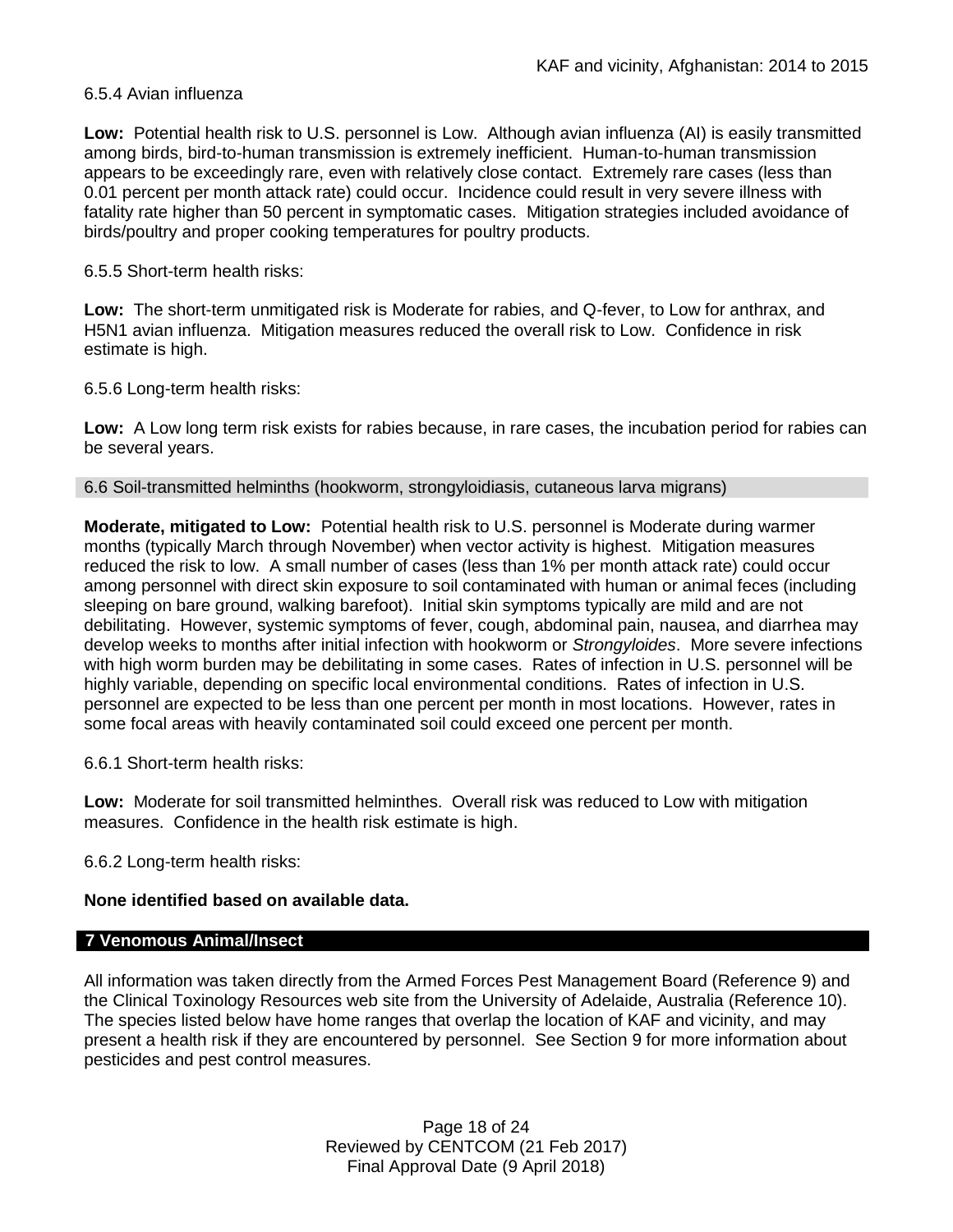# 7.1 Spiders

 *Latrodectus dahlia* (widow spider): Severe envenoming possible, potentially lethal. However, venom effects are mostly minor and even significant envenoming is unlikely to be lethal.

# 7.2 Scorpions

 *Androctonus amoreuxi,* and *Androctonus baluchicus*: Severe envenoming possible, potentially lethal. Severe envenoming may produce direct or indirect cardio toxicity, with cardiac arrhythmias, cardiac failure. Hypovolaemic hypotension possible in severe cases due to fluid loss through vomiting and sweating.

 *Compsobuthus rugosulus, Mesobuthus caucasicus, Mesobuthus eupeus, Mesobuthus macmahoni, Orthochirus bicolor, Orthochirus danielleae*, *Orthochirus erardi*, *Orthochirus pallidus, Orthochirus scrobiculosus,* and *Sassanidotus gracilis*: There are a number of dangerous Buthid scorpions, but also others known to cause minimal effects only. Without clinical data it is unclear where these species fit within that spectrum.

 *Hottentotta alticola*, and *Hottentotta saulcyi*: Moderate envenoming possible but unlikely to prove lethal. Stings by these scorpions are likely to cause only short lived local effects, such as pain, without systemic effects.

# 7.3 Snakes

 *[Boiga](http://www.toxinology.com/fusebox.cfm?fuseaction=main.snakes.display&id=SN0722) [trigonata](http://www.toxinology.com/fusebox.cfm?fuseaction=main.snakes.display&id=SN0722)* (Common Cat Snake), and *Telescopus rhinopoma* (desert cat snake): Unlikely to cause significant envenoming; Bites by these rear fanged Colubrid snakes are rarely reported. They are likely to cause minimal to moderate local effects and no systemic effects.

 *Echis carinatus multisquamatus* (central Asian saw-scaled viper) and *Echis sochureki* (Sochurek's saw-scaled viper): Severe envenoming possible, potentially lethal. Bites may cause moderate to severe coagulopathy and haemorrhagins causing extensive bleeding.

 *Hemorrhois ravergieri* (spotted whip snake) and *Psammophis lineolatus* (steppe ribbon racer): Unlikely to cause significant envenoming. Bites require symptomatic treatment only.

 *Platyceps rhodorachis* (Jan's desert racer): Mild envenoming only, not likely to prove lethal. Requires symptomatic treatment only.

 *Pseudocerastes persicus* (Persian dwarf snake): Unlikely to cause significant envenoming; limited clinical data suggest bites result in local effects only.

# *7.4* Short-term health risk:

**Low:** If encountered, effects of venom vary with species from mild localized swelling (e.g., widow spider) to potentially lethal effects (e.g., central Asian saw-scaled viper). See effects of venom above. Confidence in the health risk estimate is low.

7.5 Long-term health risk:

# **None identified.**

Page 19 of 24 Reviewed by CENTCOM (21 Feb 2017) Final Approval Date (9 April 2018)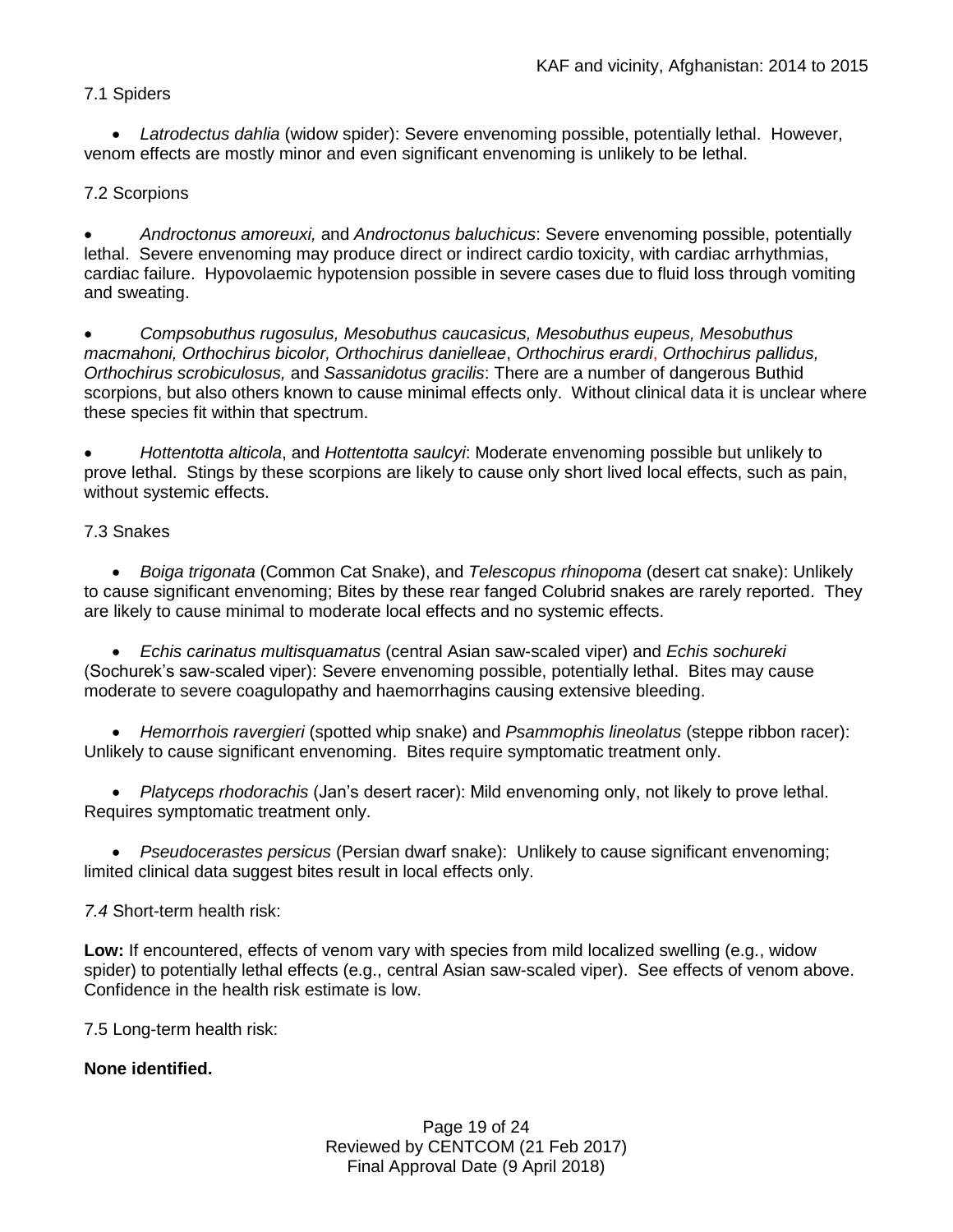# **8 Heat/Cold Stress**

# 8.1 Heat

Average monthly peak temperature during the summer months (June – September) was 104.4 degrees Fahrenheit ( ${}^{\circ}$ F). The health risk of heat stress/injury based on temperatures alone is Low (< 78  ${}^{\circ}$ F) from November – March, Moderate (78-81.9°F) in October, high (82-87.9°F) in April, and extremely high (≥ 88°F) from May – September. However, work intensity and clothing/equipment worn pose greater health risk of heat stress/injury than environmental factors alone (Reference 11). Managing risk of hot weather operations included monitoring work/rest periods, proper hydration, and taking individual risk factors (e.g., acclimation, weight, and physical conditioning) into consideration. Risk of heat stress/injury was reduced with preventive measures

# 8.1.1 Short-term health risk:

**Low to Extremely High, mitigated to Low:** The risk of heat injury was reduced to low through preventive measures such as work/rest cycles, proper hydration and nutrition, and monitoring Wet Bulb Globe Temperature (WBGT). Risk of heat injury in unacclimatized or susceptible populations (older, previous history of heat injury, poor physical condition, underlying medical/health conditions), and those under operational constraints (equipment, PPE, vehicles) is Extremely High from May – September, High in April, Moderate in October, and Low from November – March. Confidence in the health risk estimate is low (Reference 4, Table 3-6).

8.1.2 Long-term health risk:

**Low:** The long-term risk is Low. However, the risk may be greater for certain susceptible persons– those older (i.e., greater than 45 years), in lesser physical shape, or with underlying medical/health conditions. Long-term health implications from heat injuries are rare but may occur, especially from more serious injuries such as heat stroke. It is possible that high heat in conjunction with various chemical exposures may increase long-term health risks, though specific scientific evidence is not conclusive. Confidence in these risk estimates is medium (Reference 4, Table 3-6).

# 8.2 Cold

8.2.1 Short-term health risks:

Winter (December - March) mean daily minimum temperatures range from 33.8 °F to 36.3°F based on historical climatological data. Because even on warm days a significant drop in temperature after sunset by as much as 40 °F can occur, there is a risk of cold stress/injury from September – April. The risk assessment for Non-Freezing Cold Injuries (NFCI), such as chilblain, trench foot, and hypothermia, is Low based on historical temperature and precipitation data. Frostbite is unlikely to occur because temperatures rarely drop below freezing. However, personnel may encounter significantly lower temperatures during field operations at higher altitudes. As with heat stress/injuries, cold stress/injuries are largely dependent on operational and individual factors instead of environmental factors alone.

**Low:** The health risk of cold injury is Low. Confidence in the health risk estimate is medium.

8.1.2 Long-term health risk:

**Low:** The health risk of cold injury is Low. Confidence in the health risk estimate is high.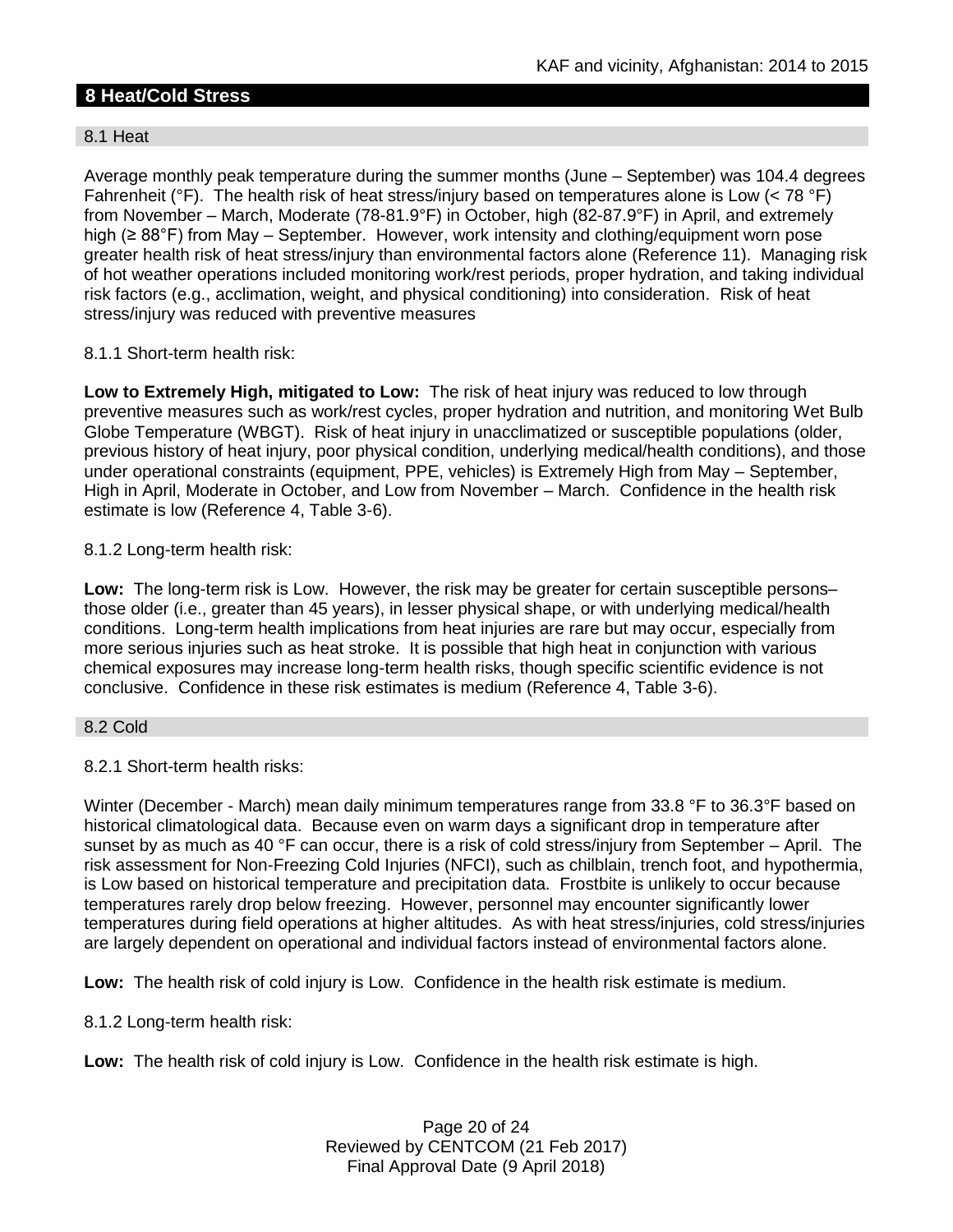# **9 Noise**

#### 9.1 Continuous

No specific hazard sources were documented in the DOEHRS or MESL from 1 October 2014 through 31 December 2015 timeframe.

9.1.1 Short-term and long-term health risks:

#### **Not evaluated.**

#### 9.2 Impulse

No specific hazard sources were documented in the DOEHRS or MESL from 1 October 2014 through 31 December 2015 timeframe.

9.2.1 Short-term and long-term health risks:

#### **Not evaluated**.

# **10 Unique Incidents/Concerns**

#### 10.1 Potential environmental contamination sources

DoD personnel are exposed to various chemical, physical, ergonomic, and biological hazards in the course of performing their mission. These types of hazards depend on the mission of the unit and the operations and tasks which the personnel are required to perform to complete their mission. The health risk associated with these hazards depends on a number of elements including what materials are used, how long the exposure lasts, what is done to the material, the environment where the task or operation is performed, and what controls are used. The hazards can include exposures to heavy metal particulates (e.g., lead, cadmium, manganese, chromium, and iron oxide), solvents, fuels, oils, and gases (e.g., carbon monoxide, carbon dioxide, oxides of nitrogen, and oxides of sulfur). Most of these exposures occur when performing maintenance task such as painting, grinding, welding, engine repair, or movement through contaminated areas. Exposures to these occupational hazards can occur through inhalation (air), skin contact, or ingestion; however exposures through air are generally associated with the highest health risk.

#### 10.2 Waste Sites/Waste Disposal

No specific hazard sources were documented in the DOEHRS or MESL from 1 October 2014 through 31 December 2015 timeframe.

#### 10.3 Fuel/petroleum products/industrial chemical spills

No specific hazard sources were documented in the DOEHRS or MESL from 1 October 2014 through 31 December 2015 timeframe.

#### 10.4 Pesticides/Pest Control:

The health risk of exposure to pesticide residues is considered within the framework of typical residential exposure scenarios, based on the types of equipment, techniques, and pesticide products that have been employed, such as enclosed bait stations for rodenticides, various handheld equipment

> Page 21 of 24 Reviewed by CENTCOM (21 Feb 2017) Final Approval Date (9 April 2018)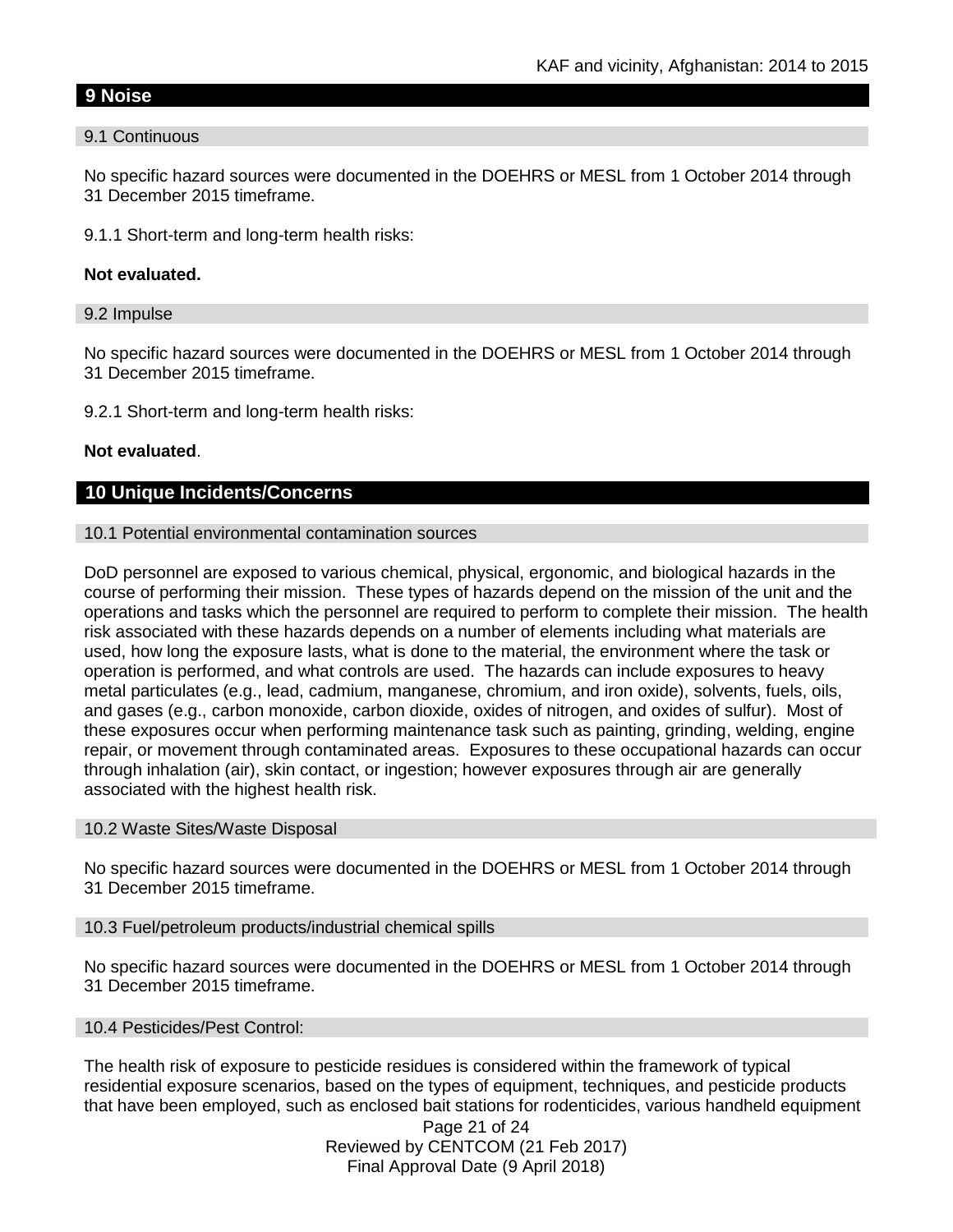for spot treatments of insecticides and herbicides, and a number of ready-to-use (RTU) methods such as aerosol cans and baits. The control of rodents required the majority of pest management inputs, with the acutely toxic rodenticides staged as solid formulation lethal baits placed in tamper-resistant bait stations indoors and outdoors throughout cantonment areas. Nuisance insects, including biting and stinging insects such as bees, wasps, and ants, also required significant pest management inputs. Use of pesticides targeting against these pests generally involved selection of compounds with low mammalian toxicity and short-term residual using pinpoint rather than broadcast application techniques. No specific hazard sources were documented in DOEHRS or MESL.

#### 10.5 Asbestos

No specific hazard sources were documented in the DOEHRS or MESL from 1 October 2014 through 31 December 2015 timeframe.

#### 10.6 Lead Based Paint

No specific hazard sources were documented in the DOEHRS or MESL from 1 October 2014 through 31 December 2015 timeframe.

#### 10.7 Burn Pit

Burn pits and incinerators were not located at KAF and vicinity during the October 2014 to December 2015 timeframe; however, where they did exist in the vicinity (for example, burn pits used by the local population), the  $PM_{10}$  and the  $PM_{2.5}$  overall long-term risks specifically for burn pits were not evaluated because no environmental samples were collected near burn pits and provided for risk analysis. While not specific to KAF and vicinity, the consolidated epidemiological and environmental sampling and studies on burn pits that have been conducted as of the date of this publication have been unable to determine whether an association does or does not exist between exposures to emissions from the burn pits and long-term health effects (Reference 12). The Institute of Medicine committee's review of long-term health consequences of exposure to burn pits in Iraq and Afghanistan (Reference 12) suggests that service in Iraq or Afghanistan (i.e., a broader consideration of air pollution than exposure only to burn pit emissions) may be associated with long-term health effects, particularly in susceptible (e.g., those who have asthma) or highly exposed subpopulations, such as those who worked at or near the burn pit. Such health effects would be due mainly to high ambient concentrations of PM from both natural and anthropogenic sources, including military sources. If that broader exposure to air pollution turns out to be relevant, potentially related health effects of concern are respiratory and cardiovascular effects and cancer. Susceptibility to the PM health effects could be exacerbated by other exposures, such as stress, smoking, local climatic conditions, and co-exposures to other chemicals that affect the same biologic or chemical processes. Individually, the chemicals measured at burn pit sites in the study were generally below concentrations of health concern for general populations in the U.S. However, the possibility of exposure to mixtures of the chemicals raises the potential for health outcomes associated with cumulative exposure to combinations of the constituents of burn pit emissions and emissions from other sources.

> Page 22 of 24 Reviewed by CENTCOM (21 Feb 2017) Final Approval Date (9 April 2018)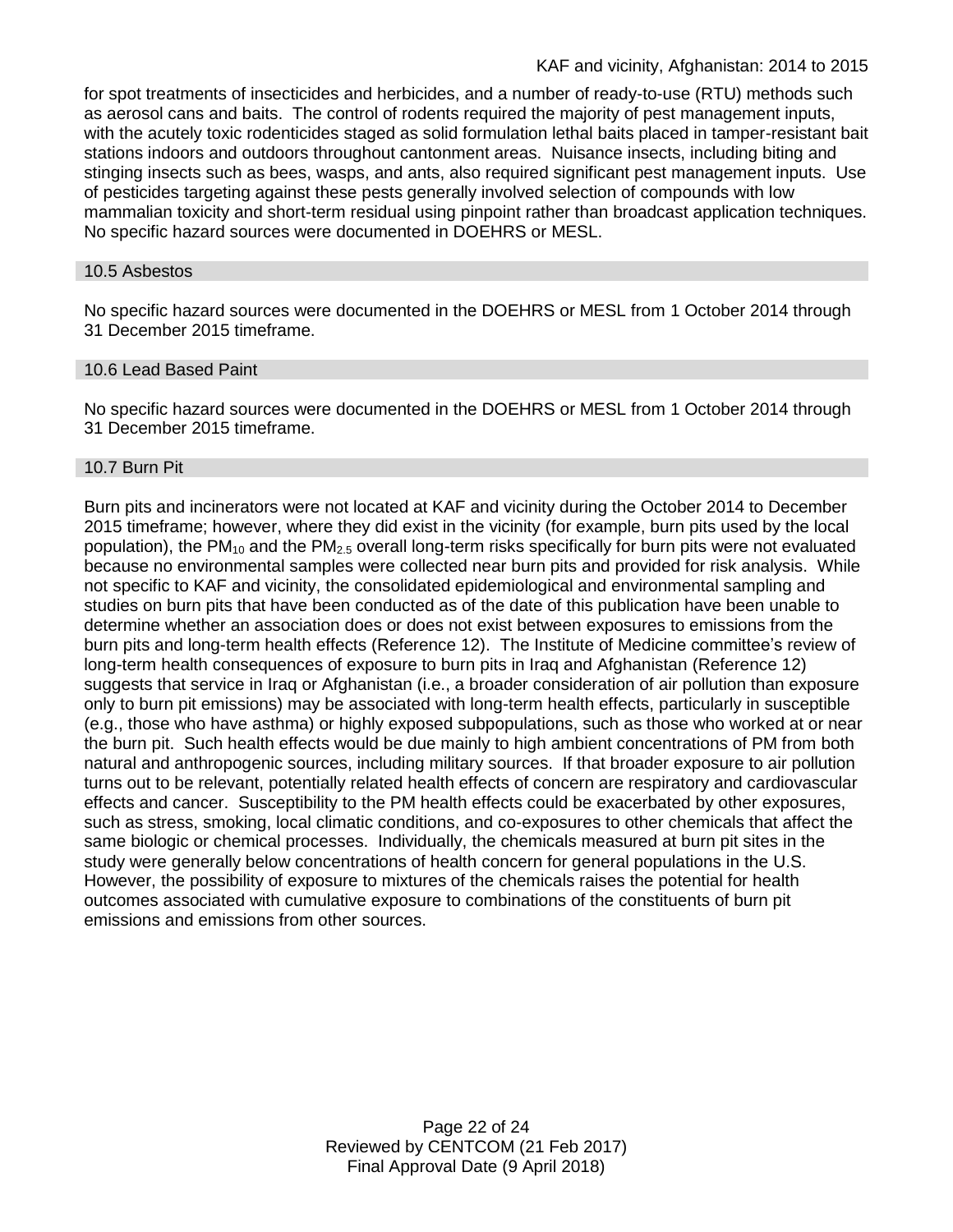# **11 References**

- 1. Defense Occupational and Environmental Health Readiness System (referred to as the DOEHRS-EH database) at [https://doehrs-ih.csd.disa.mil/Doehrs/.](https://doehrs-ih.csd.disa.mil/Doehrs/) Department of Defense (DoD) Instruction 6490.03, *Deployment Health*, 2006.
- 2. DoDI 6055.05, Occupational and Environmental Health, 2008.
- 3. Joint Staff Memorandum (MCM) 0017-12, Procedures for Deployment Health Surveillance, 2012.
- 4. USAPHC TG230, June 2013 Revision.
- 5. Singh, A. and Singh, A.K. 2013. ProUCL Version 5.0.00 Technical Guide-Statistical Software for Environmental Applications for Data Sets with and without Nondetect Observations. EPA: Washington, WA, USA.
- 6. DoD MESL Data Portal: https://mesl.apgea.army.mil/mesl/.Some of the data and reports used may be classified or otherwise have some restricted distribution.
- 7. Modification 12 to United States Central Command Individual Protection and Individual Unit Deployment Policy, 02 December 2013.
- 8. CDC. 2012. Morbidity and Mortality Weekly Report. Imported Human Rabies in a U.S. Army Soldier. May 4, 2012. 61(17); 302-305.
- 9. Armed Forces Pest Management Board: http://www.afpmb.org/content/venomous-animalscountry#Afghanistan. U.S. Army Garrison - Forest Glen, Silver Spring, MD.
- 10. Clinical Toxinology Resources: [http://www.toxinology.com/.](http://www.toxinology.com/) University of Adelaide, Australia.
- 11. Goldman RF. 2001. Introduction to heat-related problems in military operations. In: Textbook of military medicine: medical aspects of harsh environments Vol. 1, Pandolf KB, and Burr RE (Eds.), Office of the Surgeon General, Department of the Army, Washington DC.
- 12. IOM (Institute of Medicine). 2011. Long-term health consequences of exposure to burn pits in Iraq and Afghanistan. Washington, DC: The National Academies Press.